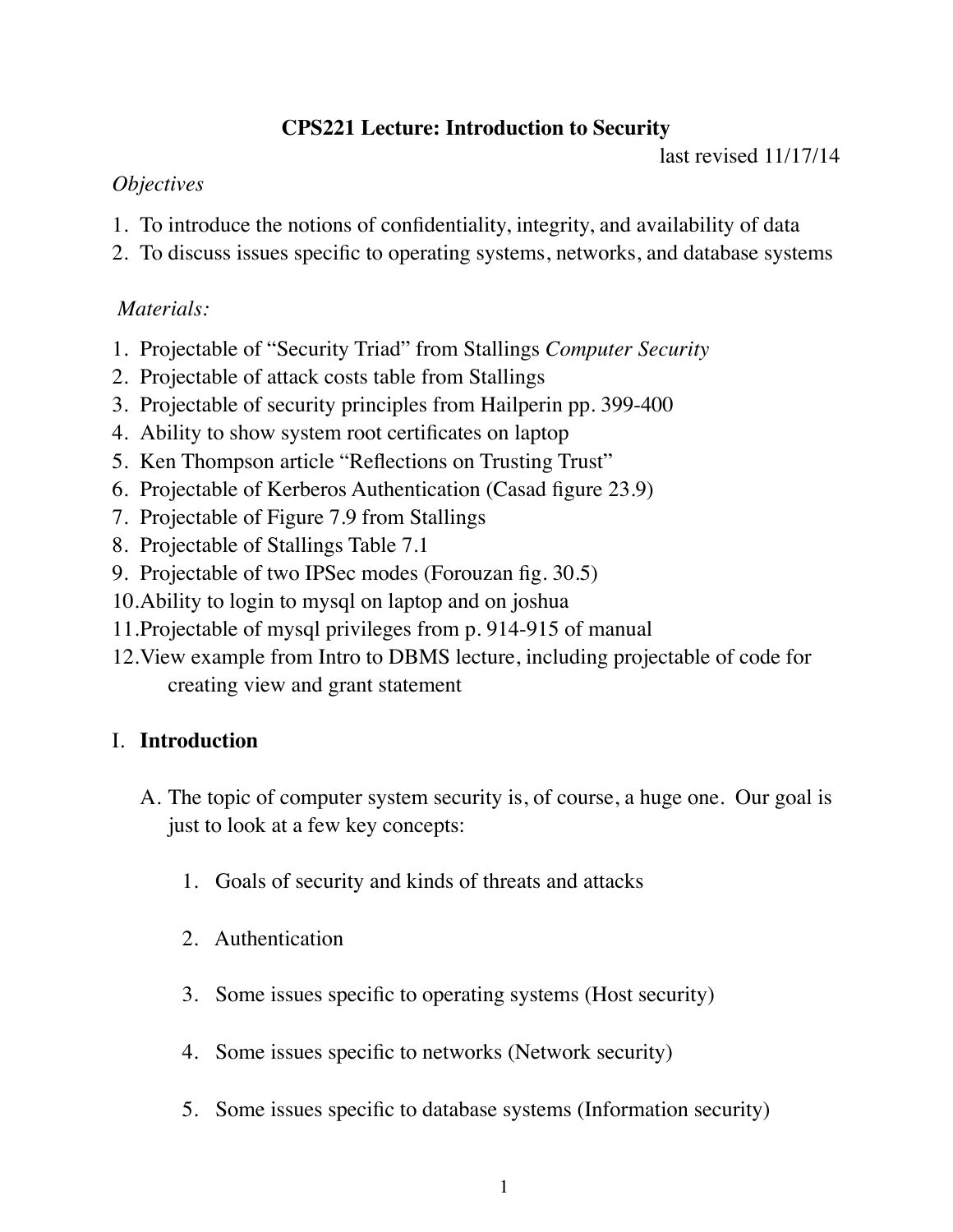**B.** We cover the topic here in this course because some of the fundamental issues are cross-cutting ones that affect operating systems, networks, and database systems. (In fact, this is one place where there is significant overlap between full courses in these three areas.)

## II. **Security Goals**

A. The NIST (National Institute of Standards and Technology) Security Handbook definition of computer security:

"Computer Security: The protection afforded to an automated information system in order the attain the applicable objectives of preserving the integrity availability, and confidentiality of information system resources (includes hardware, software, firmware, information/data, and telecommunications.)"

B. In general, security is concerned with preserving the confidentiality, integrity, and availability of information in the face of attacks that are often malicious or at least intended to subvert safeguards.

PROJECT: Security Triad

- 1. Confidentiality has to do with two issues:
	- a. Data confidentiality: Ensuring that information can only be seen by those who are authorized to do so.

Example: a bank will need to control who may have access to information about a customer's accounts

b. Privacy: Ensuring that individuals have appropriate control or influence over what information about them can be collected and stored and how that information is disclosed to others.

Example: Many organizations are required by law to have stated privacy policies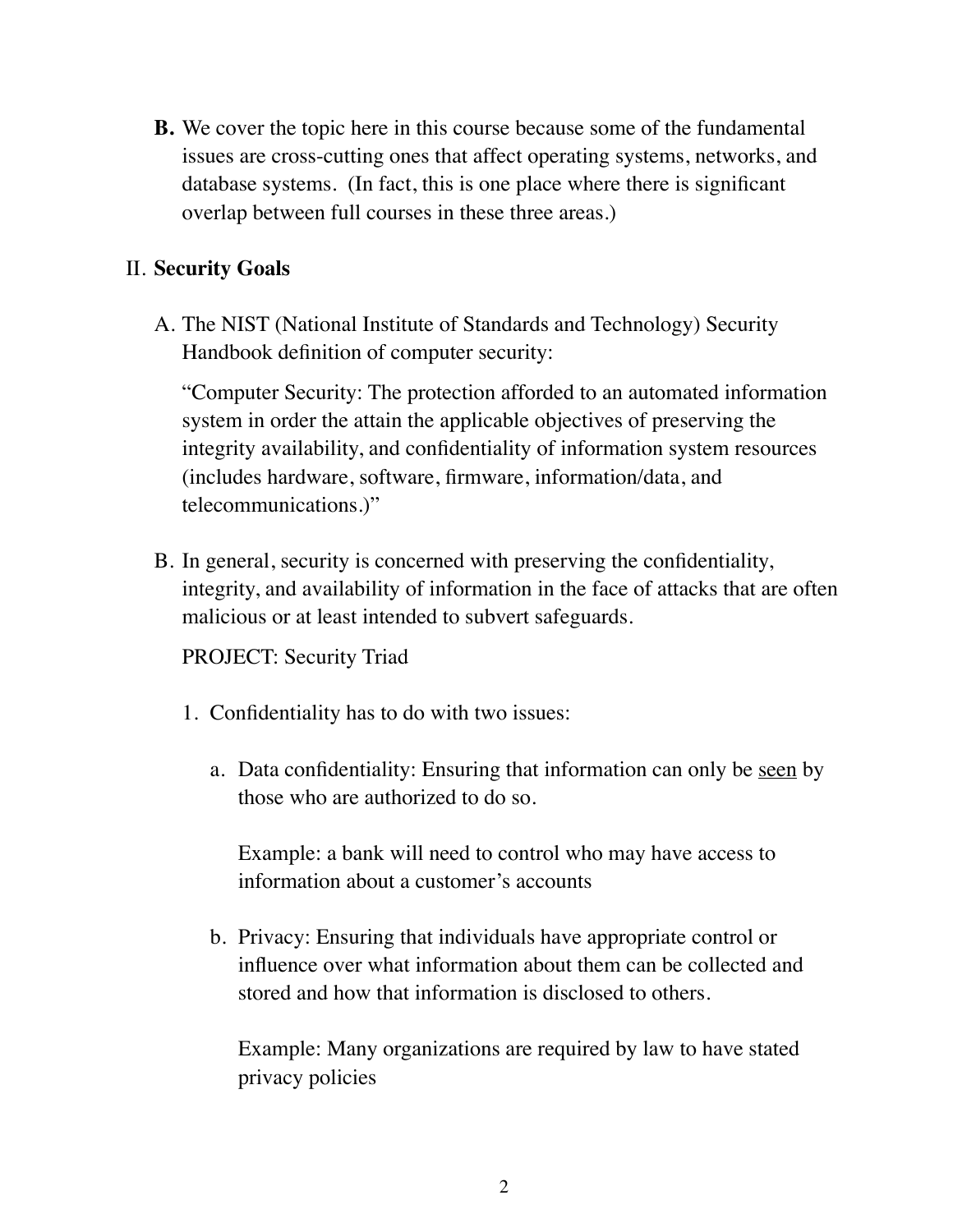2. Integrity has to do with ensuring that information can only be changed by those who are authorized to do so.

Example: a bank will need to control who may change the balance in a customer's accounts

3. Availability has to do with ensuring that information can be accessed when a legitimate user needs to access it.

Example: a bank will need to ensure that information about a customer's account is available to be seen and or modified whenever that customer performs a transaction.

- 4. In designing a system, there are often tradeoffs between availability and the other goals - e.g. one could build a system that provided very high privacy if it had no network connection, but that might well stand in the way of availability to users who were not in the same place as the system.
- C. Sometime writers add one or more additional goals:
	- 1. Authentication has to do with ensuring that both parties in the communication are, in fact, who they claim to be.
	- 2. Auditability has to do with being sure that proper functioning of the security mechanisms can be verified.
	- 3. Accountability has to do with ensuring that if an invalid operation is performed, it will be possible to trace it to the perpetrator (which has a deterrent effect).
- D. Another way to look at what we're trying to guarantee is called the Operational Model of Security: Protection = Prevention + (Detection + Response).
	- 1. We want to prevent things that violate CIA from happening.
	- 2. But if they do occur we want to detect that this has occurred and make an appropriate response to minimize negative impact.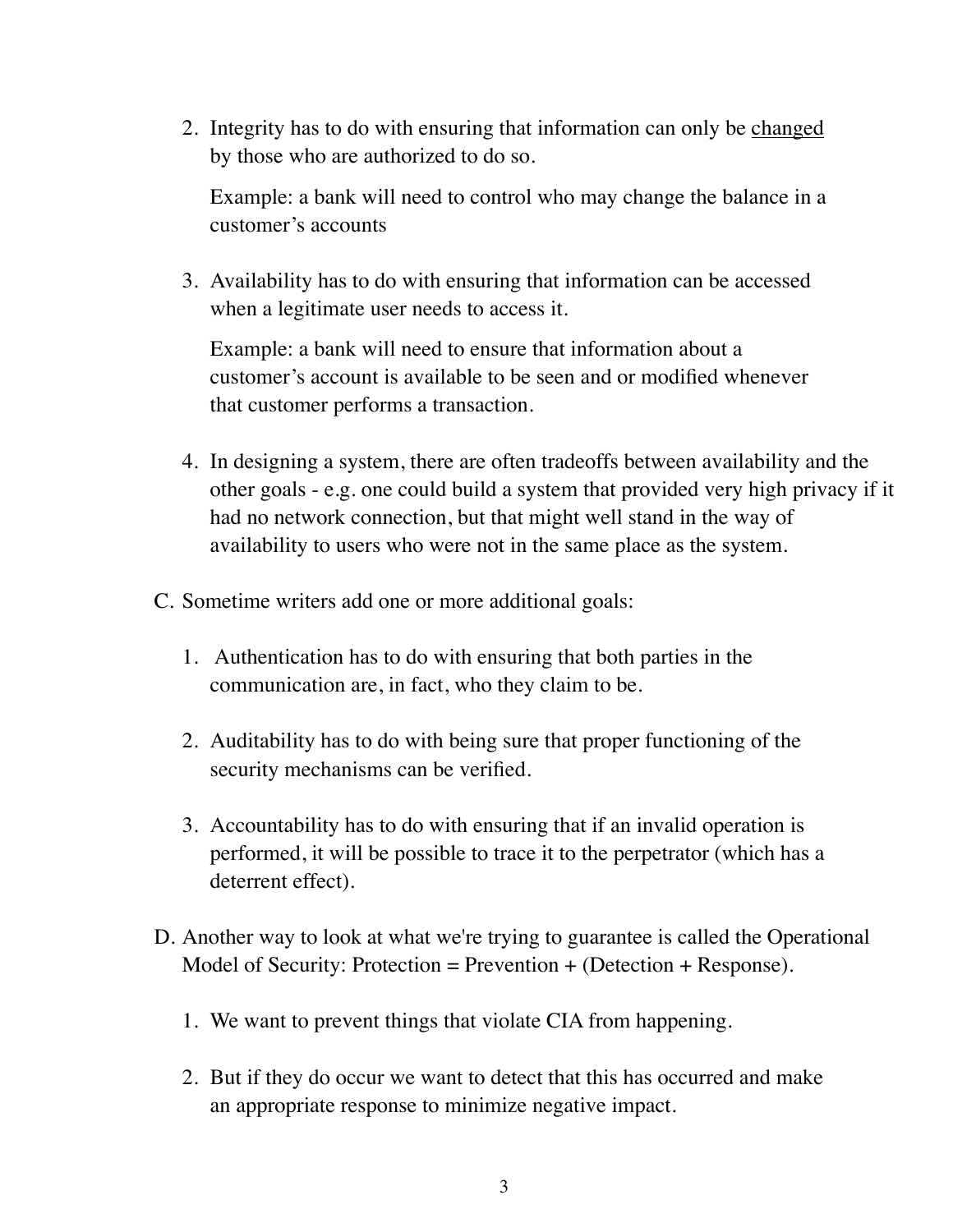### III.**The Nature of Threats**

Security is concerned with dealing with a variety of different kinds of threat to a computer system.

A. Unauthorized disclosure - a threat to information confidentiality

- 1. Exposure of confidential information to those who shouldn't have access to it.
	- a. Can be the result of a deliberate action by an insider

Example: An employee of a restaurant stealing credit card numbers of customers

- b. Can be the result of carelessness
	- 1. Careless use of file protection mechanisms e.g. on most Unixlike systems the default protection setting for a file is "readable by anyone"
	- 2. Theft or careless disposal of media (or computers containing media) containing confidential information

Some examples (from (Stallings, 2008) p. 67)

- a. "In December of 2004, Bank of America employees backed up and sent to its backup center data tapes containing the names, addresses, bank account numbers, and Social Security numbers of 1.2 million government employees enrolled in a chargecard account. None of the data were encrypted. The tapes never arrived and indeed have never been found ..."
- b. "In April of 2005, San Jose Medical group announced that someone had physically stolen one of its computers and potentially gained access to 185,000 unencrypted patient records."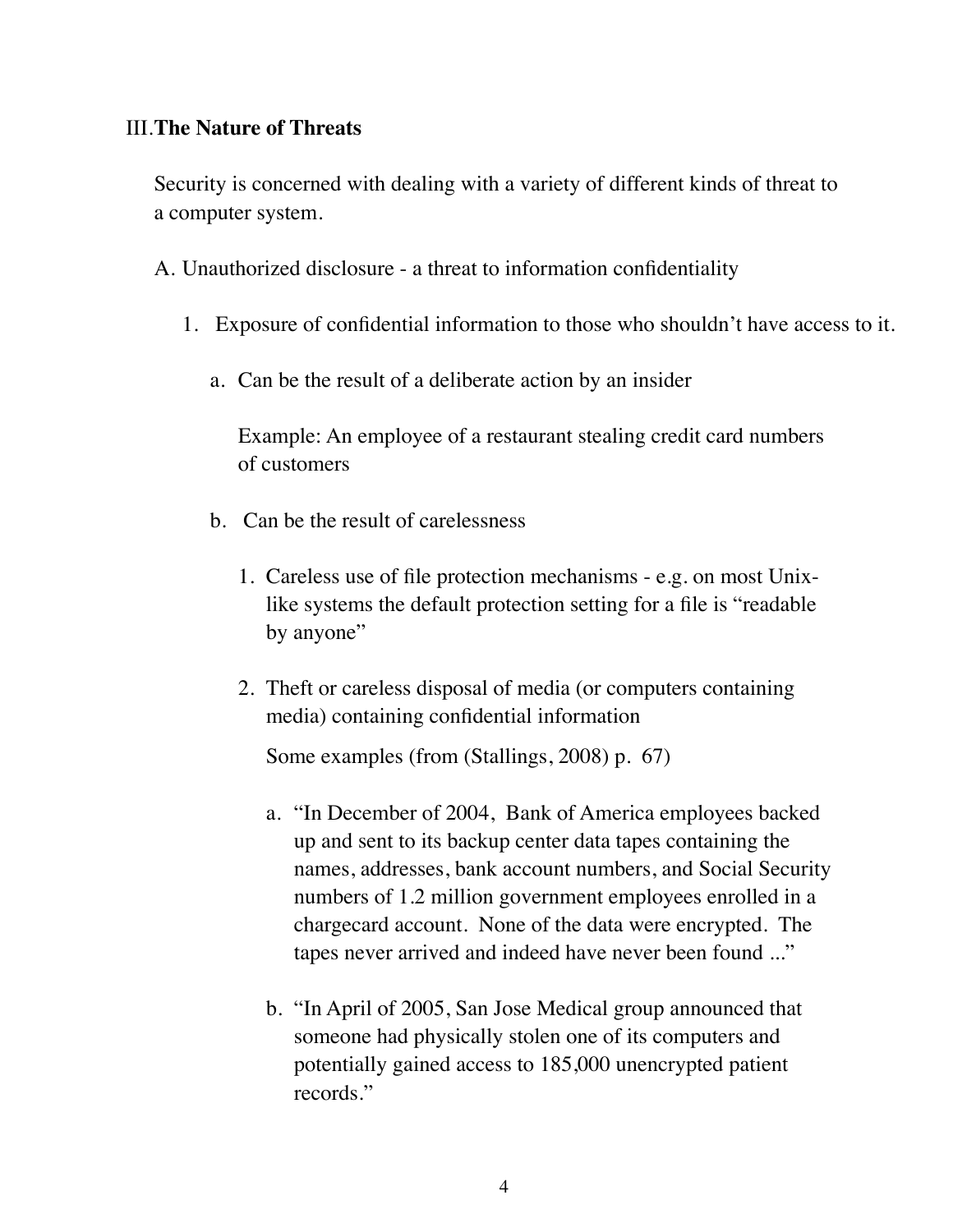- 2. Interception of network traffic ("sniffing" recall the Wireshark lab)
- 3. "Man-in-the-middle": a system interposes itself between two hosts e.g.

What the hosts think is happening



What is actually happening



(i.e. the MITM impersonates Host 1 to Host 2 and vice versa, thus being able to see an potentially manipulate all information passing between them)

- a. This can happen even if encryption is being if the MITM can interpose itself before the hosts exchange public keys.
- b. This can be prevented if the hosts can independently verify each other - e.g. by the use of certificates.
- 4. Inference:
	- a. Network traffic analysis even if an attacker cannot learn the content of a user's network traffic (due to encryption), the attacker may be able to learn something from the pattern of sites the user visits or other people the user communicates with.
	- b. Inferences from statistical databases

Example: Suppose a system includes a facility for looking up the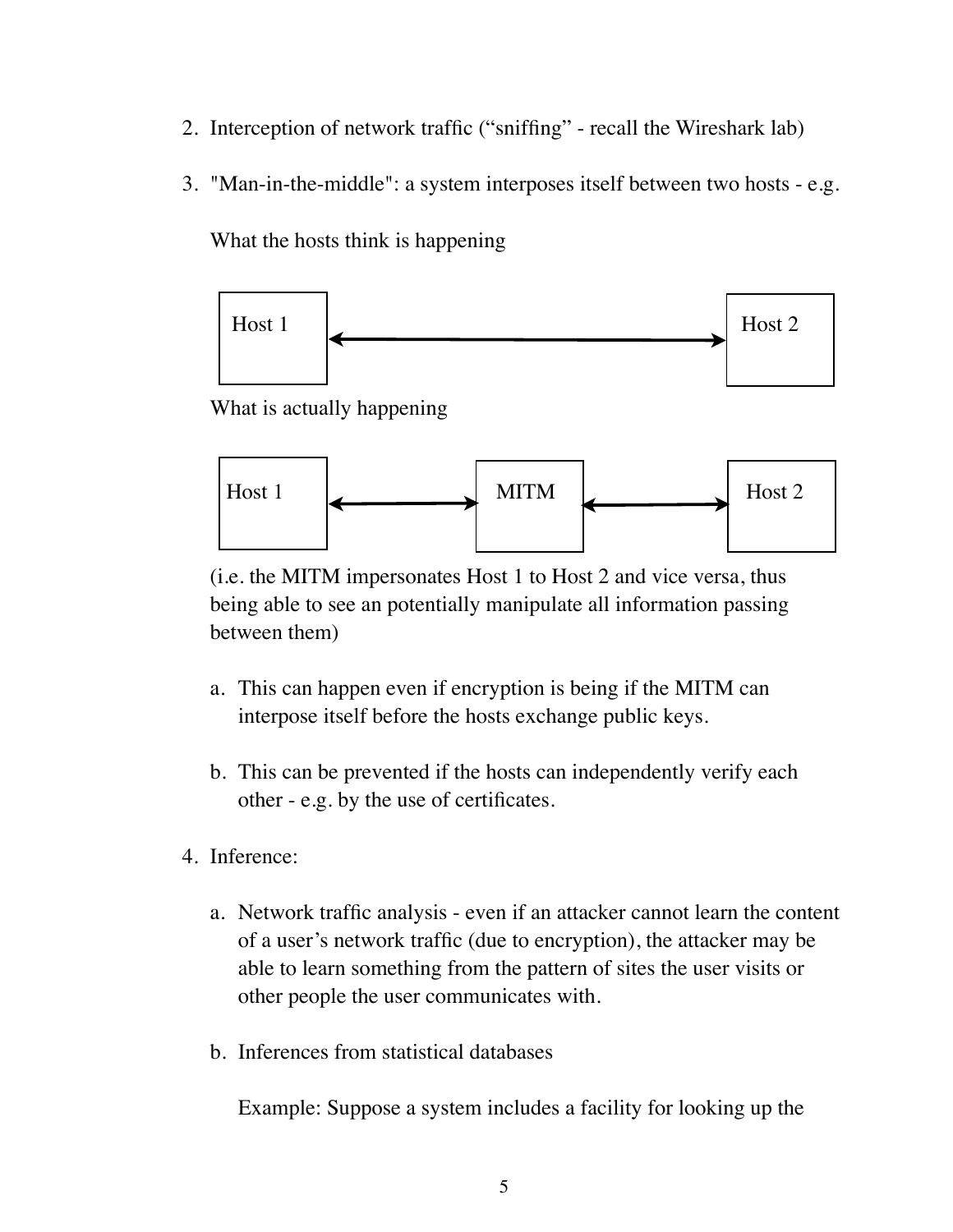average salary for a group of people. Is it possible to find out the salary of a single individual? Yes - if one an obtain an average from two different groups, identical except for including or not including this one person.

- 5. Intrusion by an attacker
	- a. Exploiting flaws in mechanisms intended to control access to information
	- b. Activities such as breaking and entering
- 6. Covert channels mechanisms for transferring information from higher classification compartment to a lower classification compartment without going through the normal (presumably secured) channels.

Example: A high classification program may be altered to transmit information by using the existence or non-existence of certain files to transmit information to another program a bit at a time. (The contents of the file may be secured - but information is transmitted by the mere fact of its existence or non-existence.)

- B. Deception: a threat to confidentiality and/or integrity
	- 1. Masquerading:
		- a. An attacker can learn the password of a user and then can use this to gain access to or modify information the user has legitimate access to:
		- b. Use of a Trojan horse

A Trojan horse is a program that performs a useful function but also performs a malicious one - e.g. a game program that spreads a virus.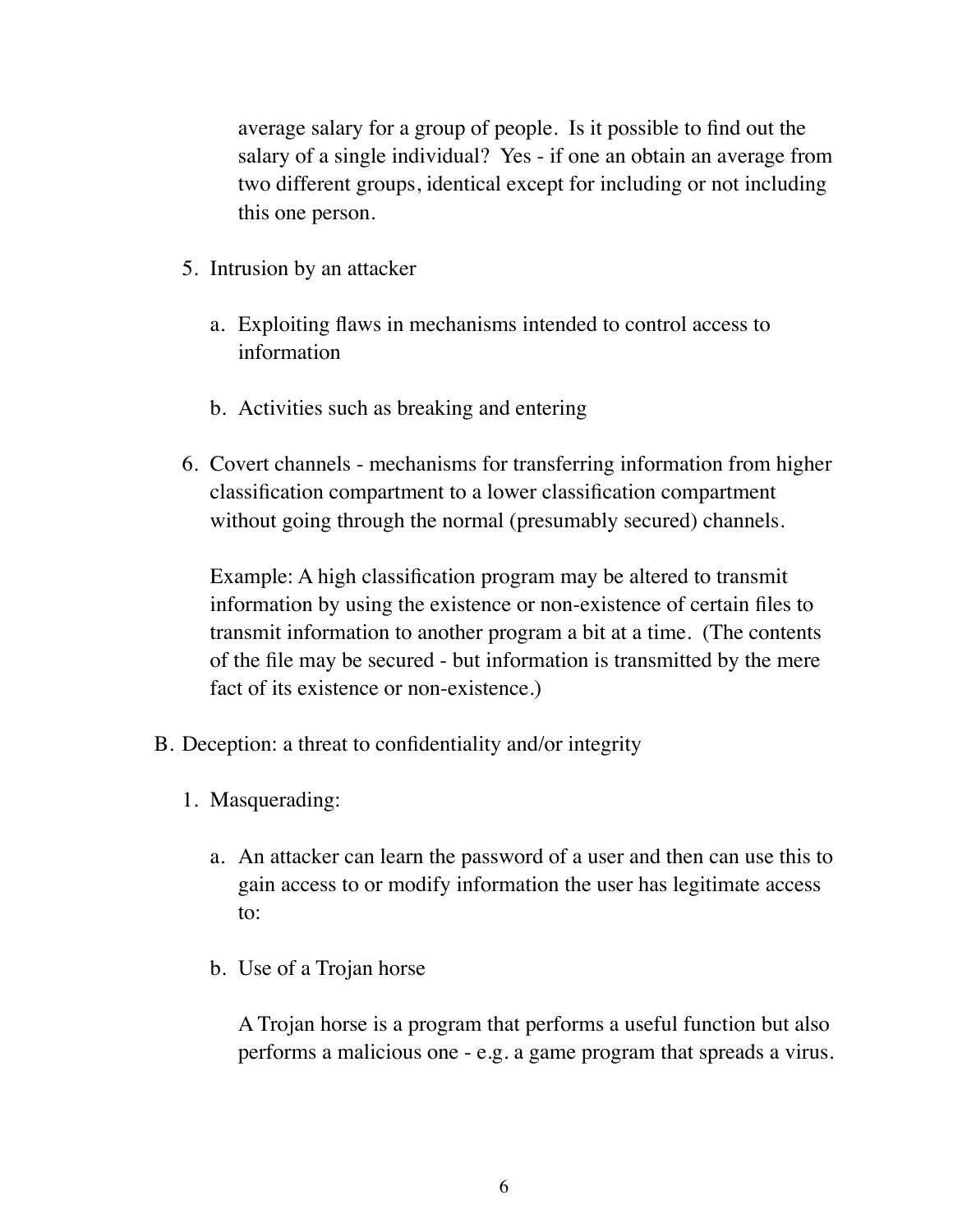- 2. Falsification: Unauthorized modification of a file or a database table.
	- a. Misuse of authorized access by an insider
	- b. Careless use of protection mechanisms
- 3. Man-in-the-middle attacks can also alter information.
- 4. Replaying a captured message to cause the action specified to be done again.

Example: An attacker might obtain a copy of a message authorizing an electronic funds transfer to an account belonging to the attacker. A replay attack would involve the attacker inserting a second copy of the message into the network, with the result that the EFT operation is done twice.

- 5. Repudiation, where the originator of a message denies having sent it, or the recipient of a message denies having received it.
- C. Threats to availability:
	- 1. Incapacitation
		- a. Physical attack on hardware or communication links
		- b. Malicious software
	- 2. Obstruction e.g. denial of service
- D. Misappropriation of system resources
- E. Attacks of various sorts can actually be quite costly

PROJECT Table of Attack costs from Stallings p. 31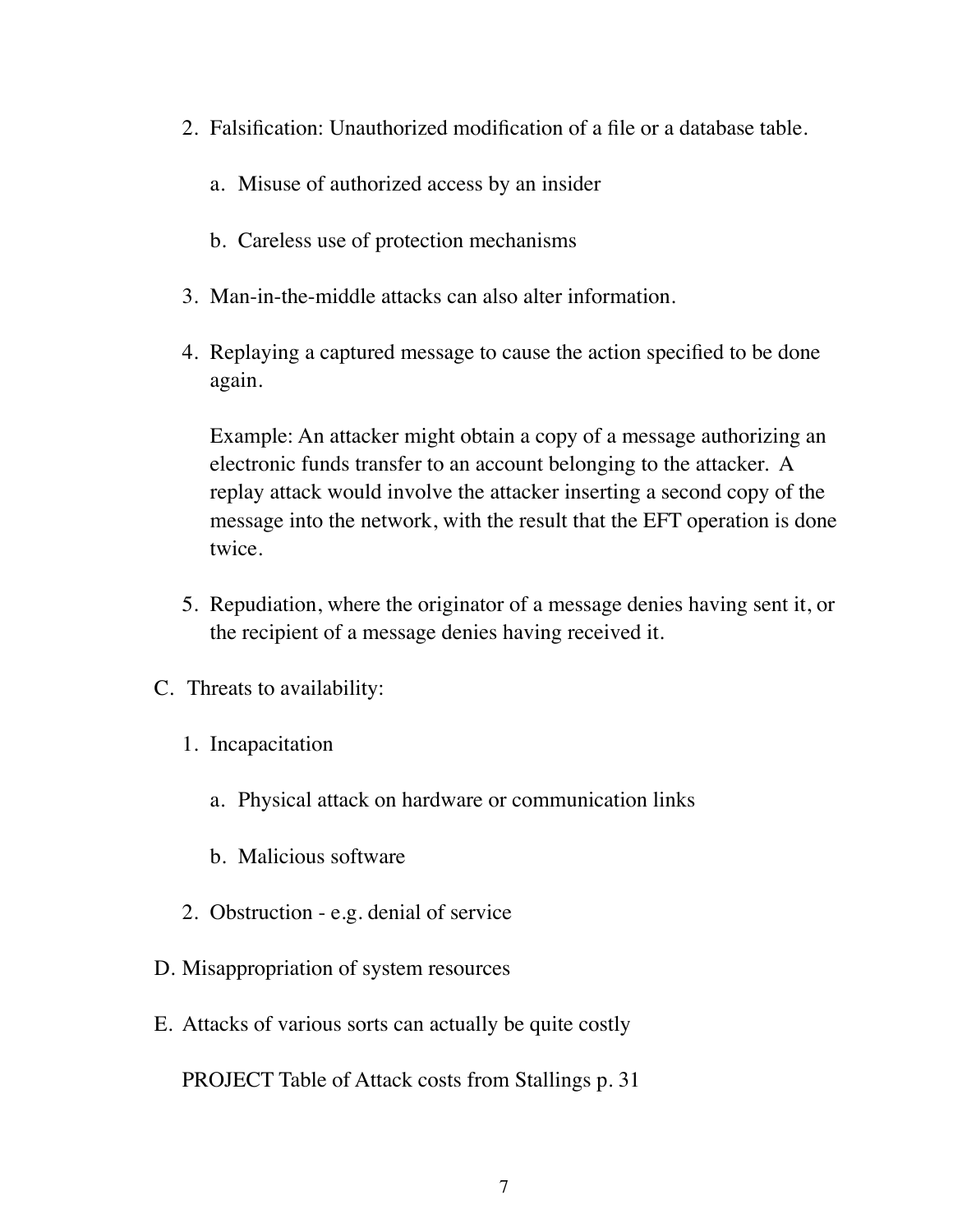# **IV.Motivation for Attacks**

Why would someone want to attack a computer system?

ASK

A. Proving one's prowess.

B. Malice.

- C. Desire to gain financial advantage by:
	- 1. Stealing money (perhaps via a stolen credit card)
	- 2. Holding resources hostage for ransom (e.g. encrypting all the files on a hard drive and then demanding a payment to decrypt)
- D. Espionage (industrial or military)
- E. Cyberwarfare.

## **V. Some Security Terminology**

- A. Terminology pertaining to attacks:
	- 1. A vulnerability is a weakness in system security that potentially allows someone to attack the system. A vulnerability requires three elements to be present:
		- a. A system flaw.
		- b. An attacker must have access to the flaw. (One of the benefits of a layered approach to security is that a flaw at a lower layer will not be a vulnerability if a higher layer prevents attacker access to it
		- c. An attacker must have the capability to exploit the flaw.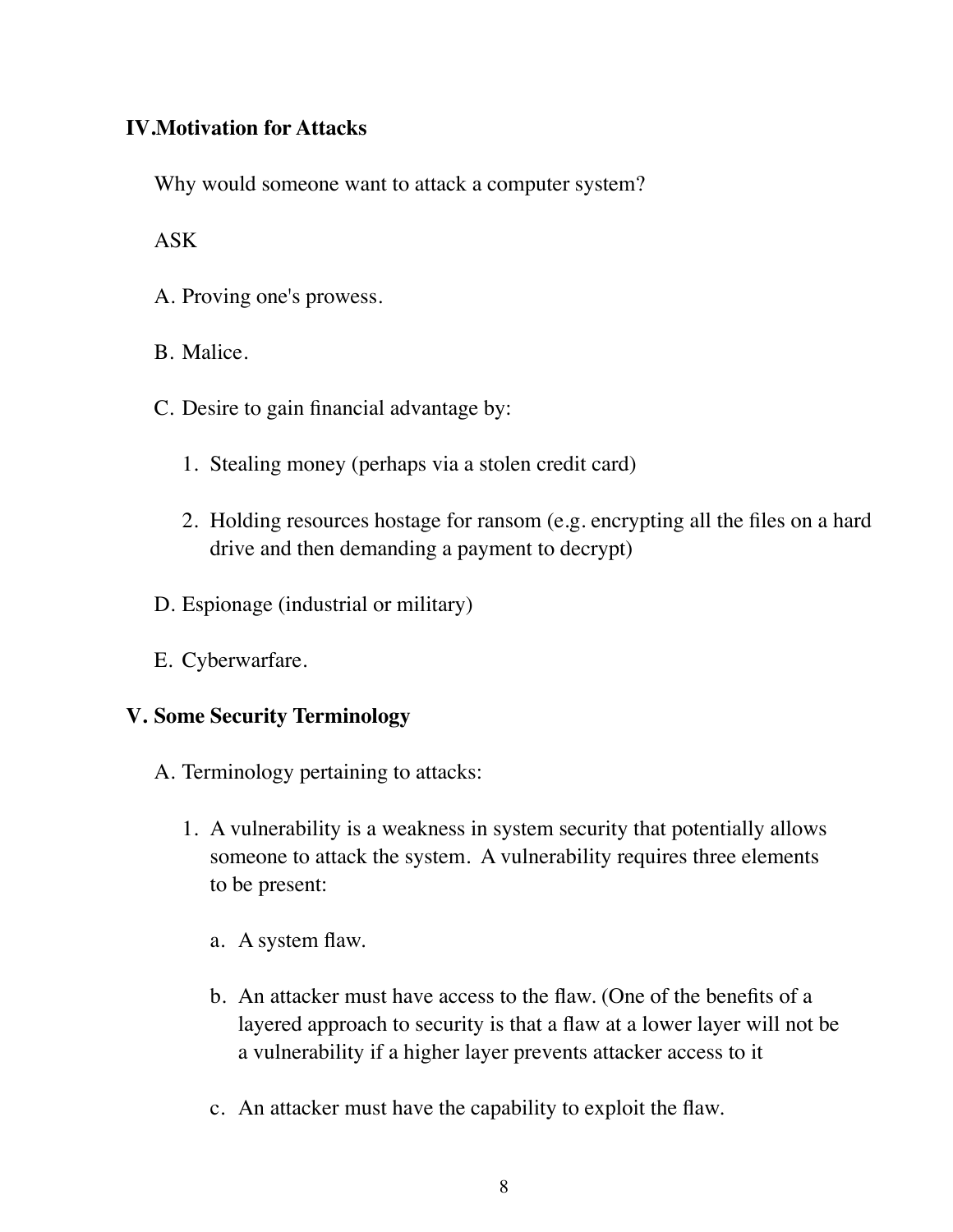2. An exploit is some software or strategem (e.g. a sequence of commands or input that is entered at some point) that takes advantage of a vulnerability to actually attack the system.

The method that is utilized by an exploit is called the attack vector (e.g. a buffer overflow vulnerability).

- 3. A risk is the potential for loss or damage that might result from the exploiting of some vulnerability. (Note that a vulnerability is not necessarily a risk - e.g. if exploiting it would not result in loss or damage.)
- 4. A previously-unknown vulnerability is known as a zero-day threat from the time it is first discovered until the time a patch is created (and applied) to deal with it.
- B. A trusted system is one that is relied upon to enforce some security policy. Should this break down, the security of other systems relying on it may be compromised.

The National Security Agency's "Orange Book" defines various "evaluation classes" specifying the requirements for different levels of assurance in the trustworthiness of a system.

#### **VI.Building Secure Systems**

- A. Security mechanisms can be deployed to
	- 1. Prevent attacks
	- 2. Detect attacks, with a view to
		- a. Recovery
		- b. Holding the responsible party accountable
- B. Many security mechanisms rely on four basic ideas: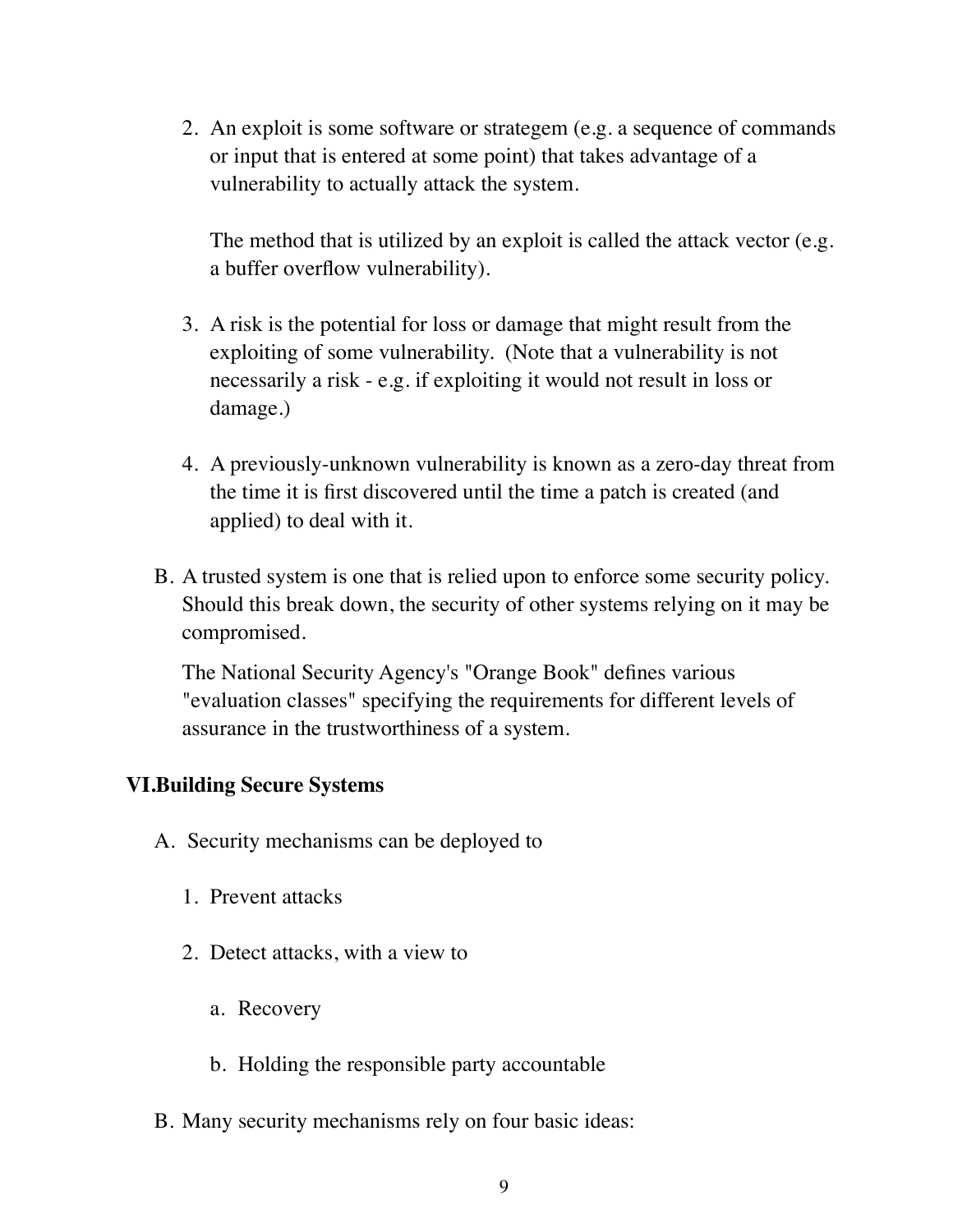- 1. Encryption
- 2. Authentication of users
- 3. Control of physical access to systems
- 4. Logging of security-related events, to facilitate recovery (if a suspicious event is discovered) and/or accountability
- 5. We will discuss encryption in the next lecture. In this lecture we will discuss authentication and say a little about the physical access, but will not discuss logging further.
- 6. We will also talk about some of the applications of these ideas to security in operating systems, networks, and database systems.
- **C.** Although technical measures to ensure security are vital, another issue that needs to be considered is the phenomenon of social engineering. This broad term encompasses numerous different psychological tricks that exploit human weaknesses to accomplish an attacker's goals. Examples?

# ASK

- 1. Phishing
- 2. Vishing  $(=$  voice phishing)
- 3. Tailgating
- 4. Virus hoaxes (the program advertised as removing a certain virus actually installs malware itself!)

(A common example of this on MacIntosh's is a program called MacDefender)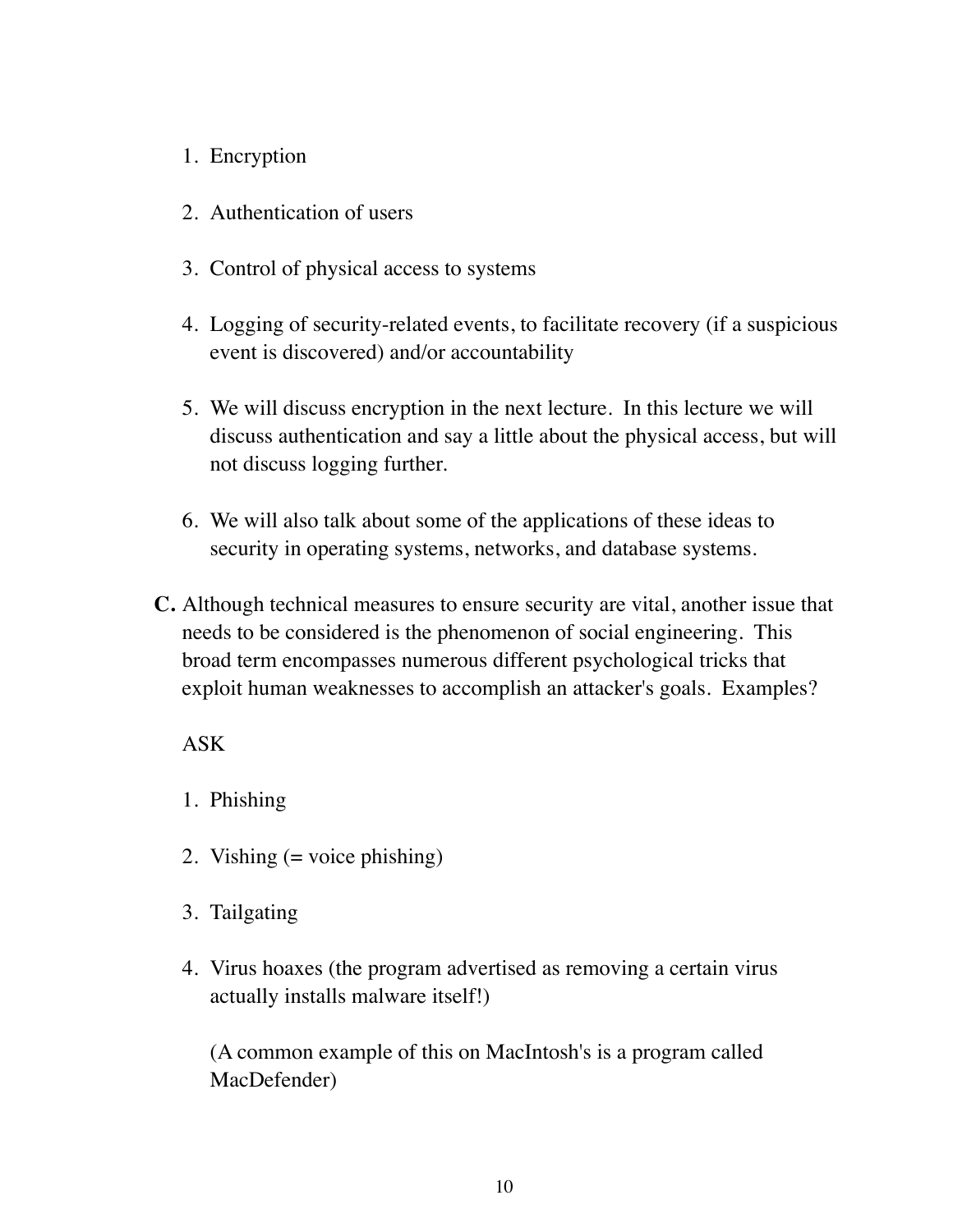- 5. Baiting
- **D.** Hailperin discusses a number of basic principles in his book

PROJECT and walk through

- 1. Some of these principles are known by other names. For example, the custom book uses the following names for some of the principles mentioned by Hailperin:
	- a. Economy of mechanism Keep it simple.
	- b. Fail-safe (and fail-noisy) defaults Implicit deny
	- c. Open design is contrasted with the undesirable approach known as security through obscurity.
	- d. Least privilege a user should have only the set of privileges that are necessary to perform his or her duties.

(Contrast this with the "everything" privileges associated with being root on a Unix system.)

e. Separation of duties - more than one person should be required to perform certain critical tasks - reducing the possibility that rogue individual might be able to do something improper on his or her own.

A familiar example (from outside the computer world) is the requirement that most companies have checks for large amounts require two signatures.

f. Defense in depth - layered security.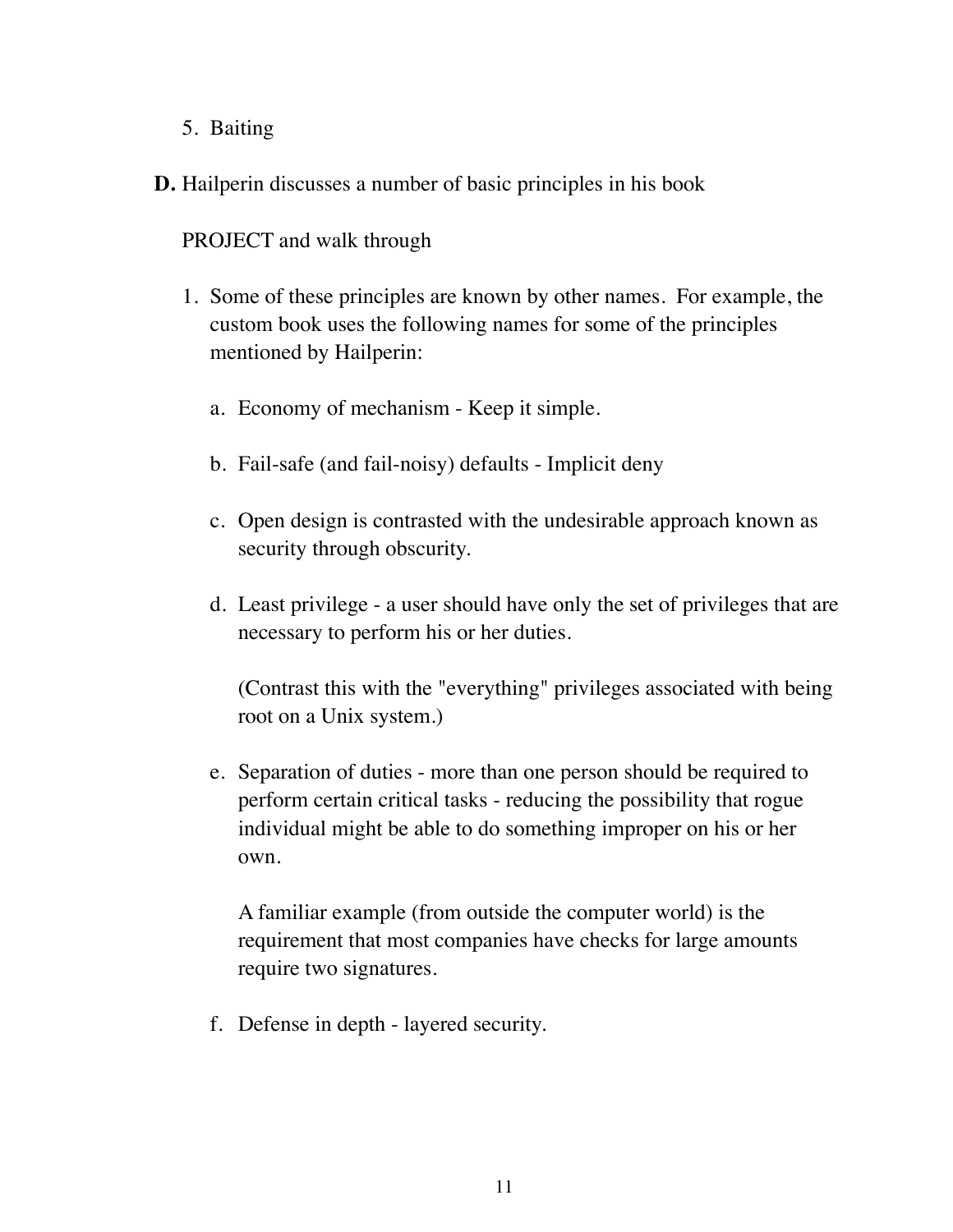- g. Complete mediation every access to information should be checked, instead of relying on a check performed some time in the past.
- 2. The custom book also mentions two principles not in Hailperin:
	- a. Job rotation
	- b. Diversity of defense
- 3. Three other principles not mentioned in either book:
	- a. End-to-end security.states that responsibility for security (e.g. encryption of data) should reside with the end-points of the communication (e.g. in the application layer of two hosts communicating over a network) rather than in intermediate nodes.
	- b. Security by design states that a system should be designed to be secure from the ground up, rather than trying to layer security onto a system after the fact.
	- c. Use of vetted (thorougly tested through use) components for security-sensitive functions, rather than developing them from scratch.

#### VII.**Authentication**

- A. There are many cases in which it is important to be sure that the person at the other end of a communication is who he/she claims to be (example: the many situations in which a password is utilized.)
- B. In general, there are four ways a person might be able to prove he/she is who he/she claims to be.
	- 1. Something the user knows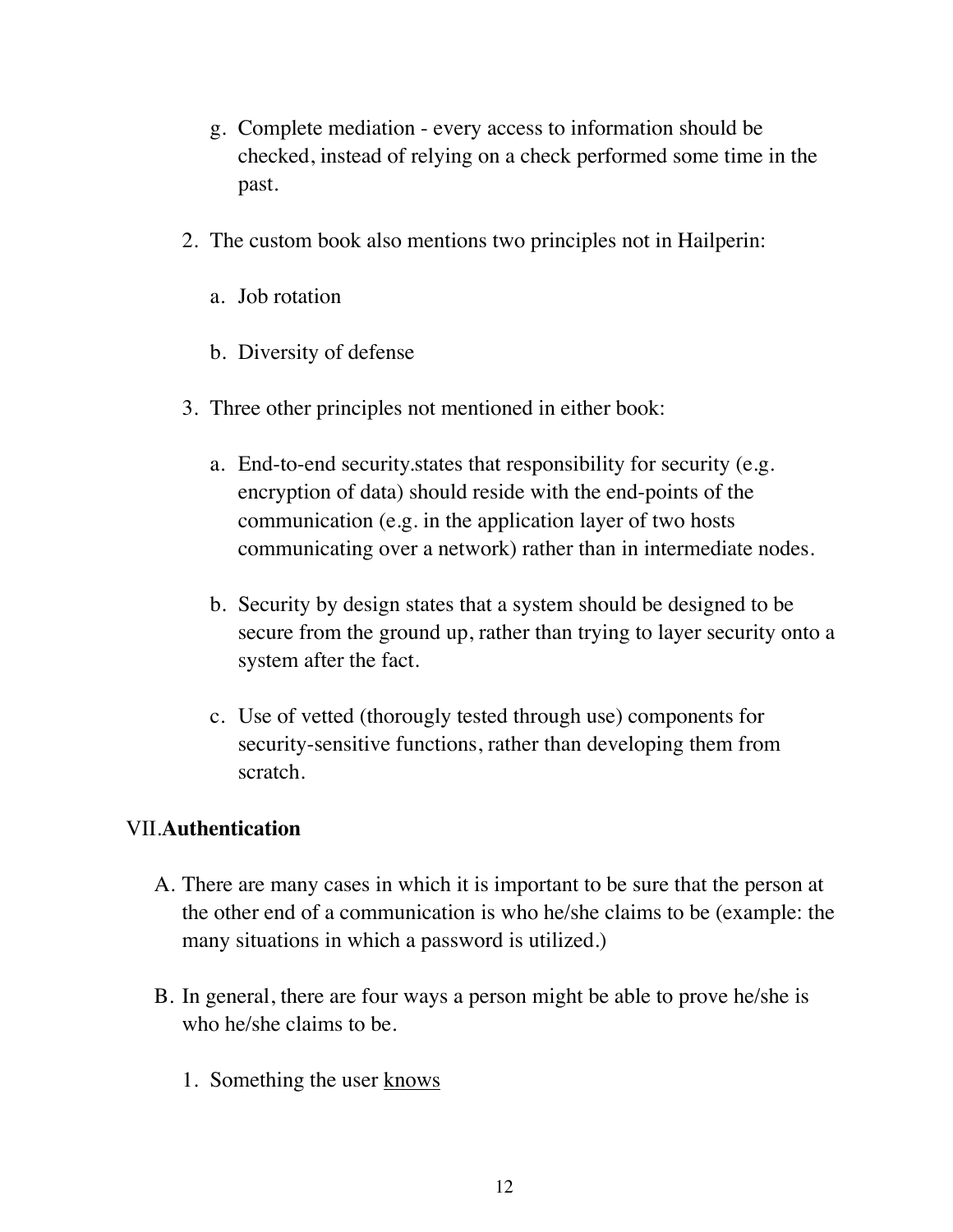- a. A password
- b. Personal information such as mother's maiden name, place of birth, etc.
- c. An algorithm
- 2. Something the user has

e.g. an ATM card - used in conjunction with a PIN to ensure that it has not been lost or stolen

3. Something the user is

e.g. static biometrics such as fingerprints, iris scans

4. Something the user <u>does</u>

e.g. dynamic biometrics such as voiceprints or handwriting characteristics (not just the appearance, but speed and pressure)

- C. Passwords are the most commonly used form of authentication.
	- 1. Because of this, they are a particular focus of attack by crackers. (Cracking is the term commonly used for a person who attempts to learn a password illicitly). What are some ways a cracker might attempt to learn a password?

#### ASK

- a. If passwords are short, sheer trial-and-error may work
	- i. This possibility is what lies behind requirements such as minimum password length. Note that the effort to discover a password by trial and error goes up exponentially with the length.
	- ii. This is also the rationale for requiring various kinds of characters. (If the password includes only lowercase letters, the effort goes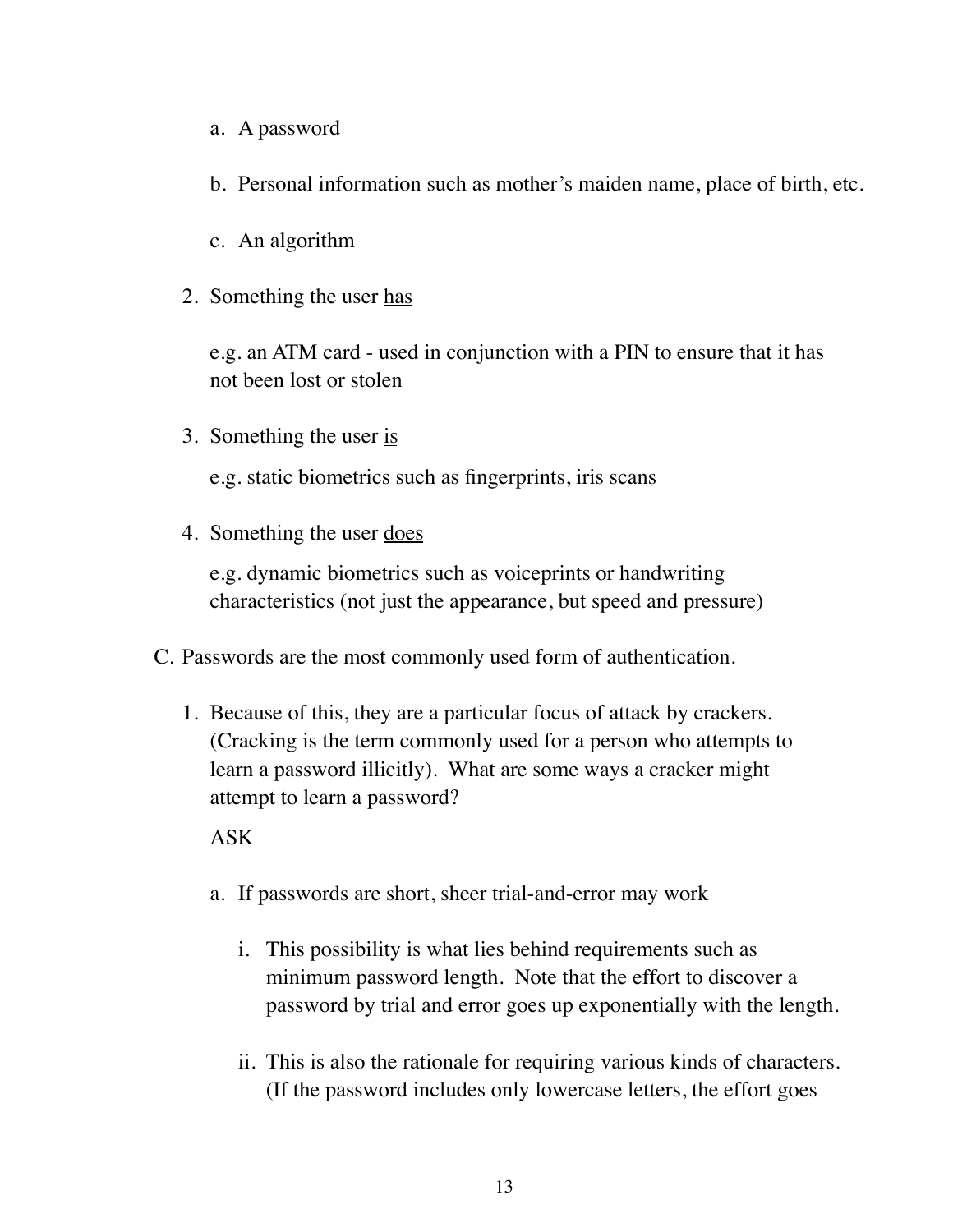up as 26length, but if the password is required to include both cases as well as digits, it goes up much faster as 62length.

- iii. As a further protection, many systems inject some delay after each unsuccessful password attempt, or terminate attempts after several unsuccessful tries - both of which are aimed at automated attempts at guessing by trial and error.
- b. Exploiting user mistakes (e.g. writing a password down)
- c. Popular password attack (trying frequently used passwords e.g. see [http://www.cbsnews.com/news/the-25-most-common-passwords](http://www.cbsnews.com/news/the-25-most-common-passwords-of-2013/)[of-2013/](http://www.cbsnews.com/news/the-25-most-common-passwords-of-2013/) but there are also much longer lists.
- d. Researching a particular user in an attempt to guess likely passwords. (For example, shortly before the 2008 election, the private email account of Vice-Presidential candidate Sarah Palin was hacked. This appears to be the way this was done.)
- e. Running a Trojan horse login program. (Such a program is left running on a computer system (generally a publicly accessible one) and displays the normal username and prompts, but then captures what an unsuspecting user types and emails it to the cracker.)
- 2. A particular vulnerability arises if a cracker can gain access to the file containing the encrypted passwords, because then the cracker can run an offline dictionary attack, encrypting multitudinous possibilities to see if any matches an entry in the file.
	- a. This is possible because by design there is nothing secret about the hashing algorithm used for encrypting passwords. (There does not need to be, since it is one-way.)
	- b. Historically, on Unix the file that was originally used to store the passwords (/etc/passwd) is readable to any user logged on to the system.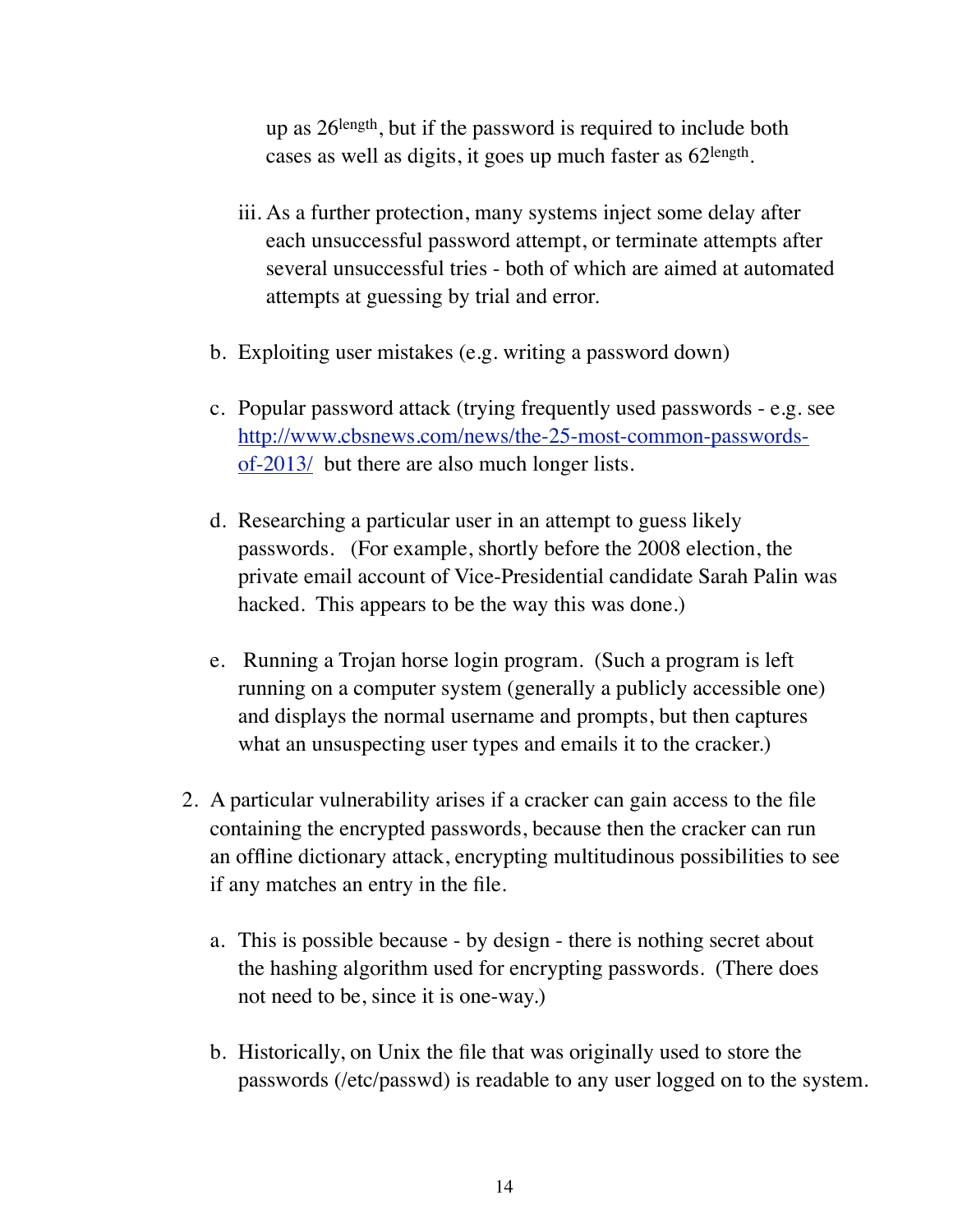- 1. This was necessary because this file also stored information about users that needed to be publicly available (e.g. historically their office and phone numbers - though modern versions store this elsewhere)
- 2. This was felt to be safe because passwords were stored in encrypted form.
- 3. However, this became a serious vulnerability, because hackers figured out that they could try to encrypt password guesses (such as "password" or the user's name) and compare the encrypted result to what was stored in the password file, without having to actually try to log in using the guessed password (a more timeconsuming process, and one that could result in suspicious entries in system logs)
- c. Modern Unix-like systems and most other systems store encrypted passwords in a file that is not publicly readable for just this reason.

In the case of Linux, this is /etc/shadow. (The password field in ./etc/ passwd is blank - the password isn't stored there anymore)

DEMO: try to access /etc/shadow as an ordinary user, then using sudo

- d. Since a cracker may find a way to gain access to the password file on any system (not just Unix) two other techniques are used to make offline dictionary attacks more difficult.
	- 1. The use of password "salt".
		- a. On many systems, instead of encrypting just the user's password, the system encrypts the password combined with a random "salt" value. This value is also stored in the password table, and when a user attempts to log in, the password the user supplies is combined with this value for encryption.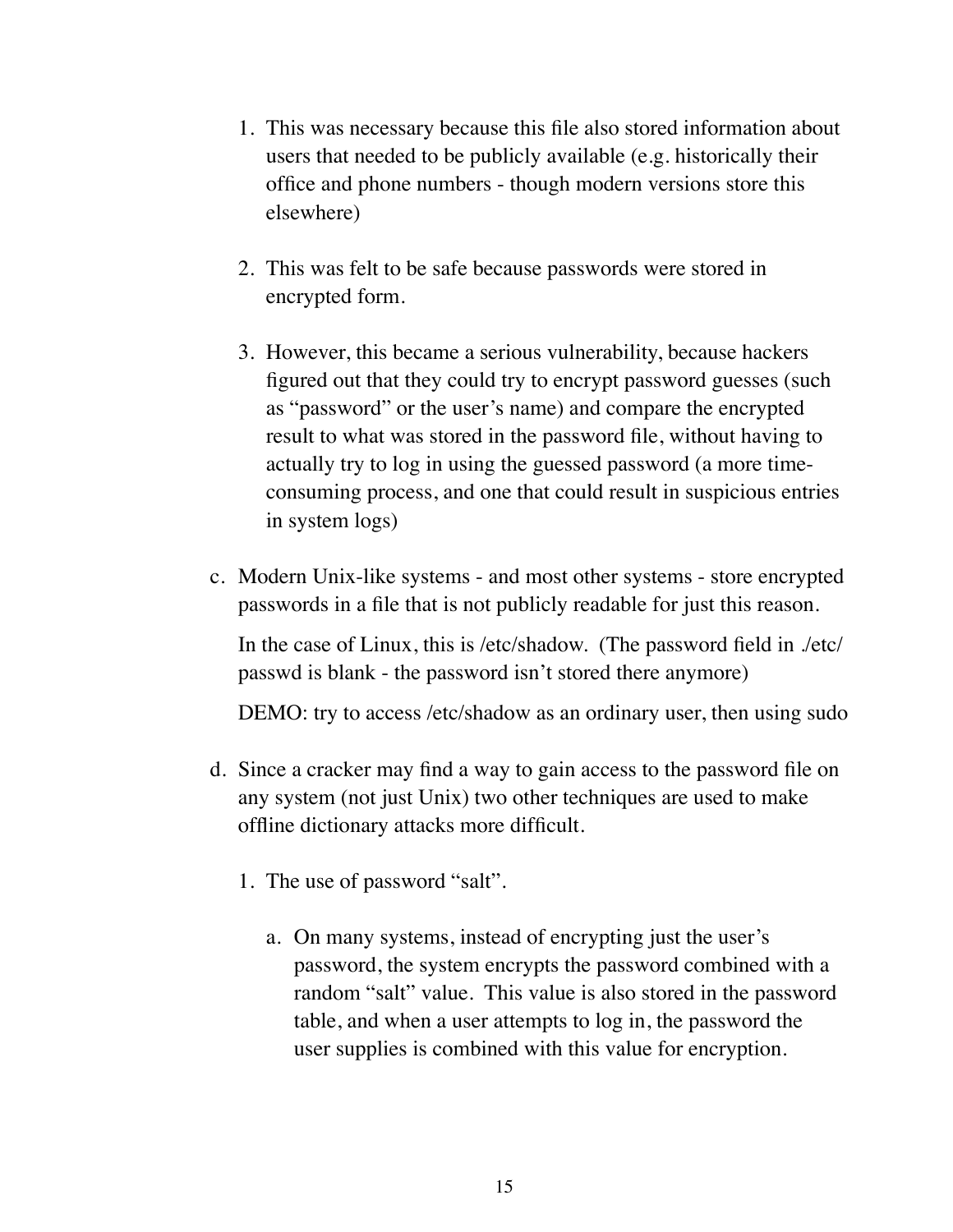- b. What this does is to require a cracker to try a password combined with every possible salt value to see if it matches any entry in the password table - e.g. if a 12 bit salt is used, a cracker must try all 4096 possible combinations with something like "secret" or "password" to see if any matches an entry in the password table.
- 2. Using a deliberately slow encryption algorithm. This poses little burden when a legitimate user logs in, but makes the job of testing possible passwords for matches much more timeconsuming.
- D. Of course, the need to authenticate is often two-way. For example, when doing electronic banking, it is important to know that the site to which you give your password is really your bank, and not some impostor site whose creator will then use the password you supply to get funds from your account.

(This is otherwise a danger because a router along the way may be hijacked by an intruder to redirect traffic destined for the bank to the intruder instead.)

- 1. To facilitate this, a genuine site will use a certificate specifying its identity and public key.
- 2. The certificate is digitally signed by a certificate authority (CA) whose identify and public key are known to the client. The client can therefore verify the integrity of the certificate and hence the identity of the server and validity of the public key.
- **3.** Of course, this depends on the client trusting the certificate authority. (The CA serves as a trusted third party, whom the client trusts to have verified the server's identity and public key before issuing a signed certificate.) This may be as a result of the CA being one of the root CA's known to the user (or more likely the user's browser); or the CA may itself be verified by another CA known to the user.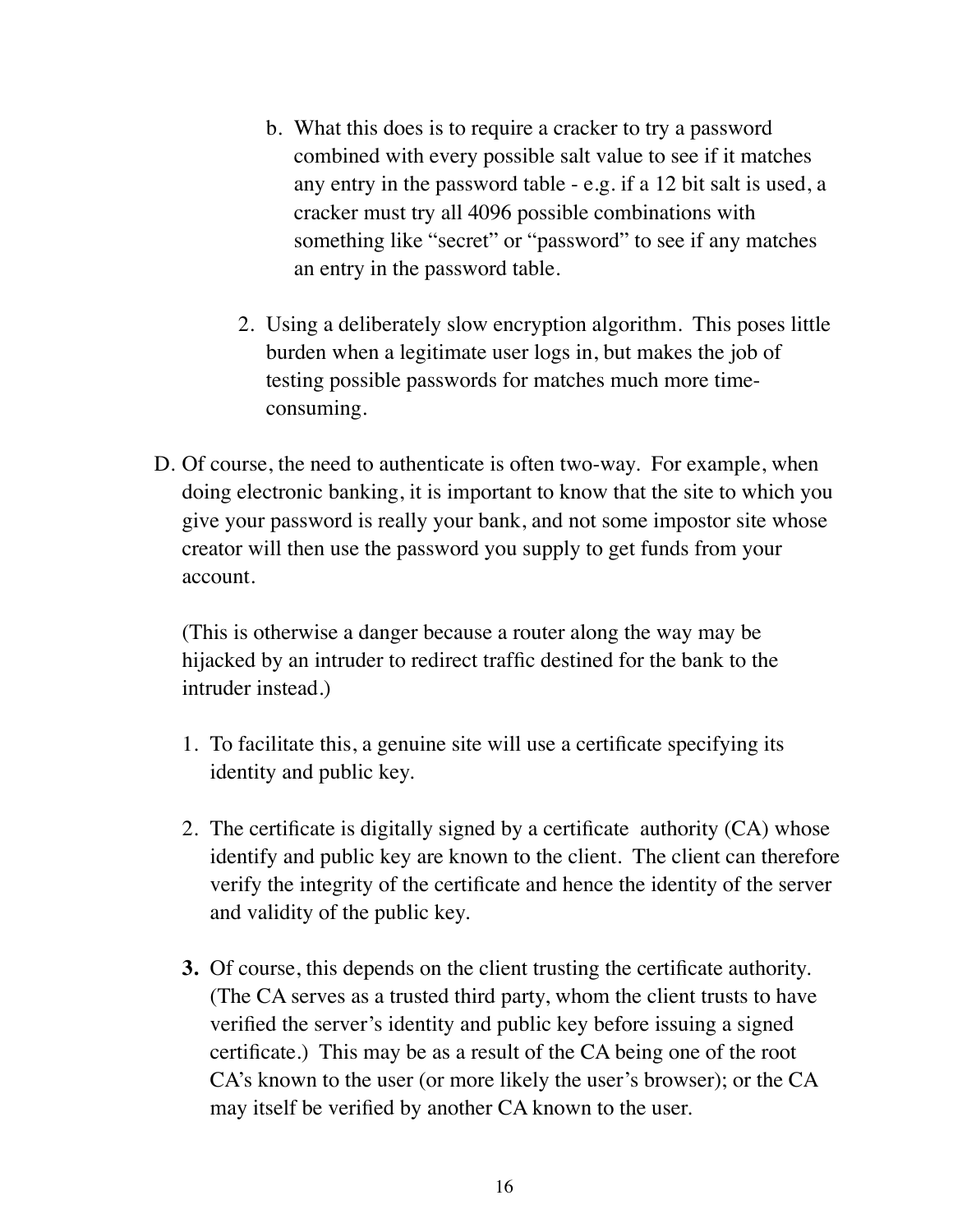SHOW System root Certificates on my Mac (Utilities / Keychain Access - go through and note different kinds)

**E.** One commonly used authentication system is the Kerberos system, which was first developed as part of Project Athena at MIT.

PROJECT: Kerberos Authentication

### **VIII.Access Control**

- A. While authentication is concerned with a person (or system) establishing its identity (who it is), access control has to do with what a person can do once identity is established.
- B. Another term with similar meaning is "authorization". (For example, the documentation for db2 uses terms like "authorization ID" to describe the level of access needed to perform various functions.)
- C. There are two general approaches to access controls:
	- **1.** The discretionary access control approach (often abbreviated DAC) allows the owner of a piece of information to control who has access to it.

That, for example, is the way that file access is managed on most workstations - the owner of a file is allowed to set various bits to control access to the file, or to manage an access control list (ACL) that governs this.

- **2.** The mandatory access control approach (often abbreviated MAC) makes access control a matter of organizational policy.
	- a. This becomes especially important when the system stores sensitive information that only certain users are allowed to see - e.g. the military has a three-level system of classified, secret, and top secret;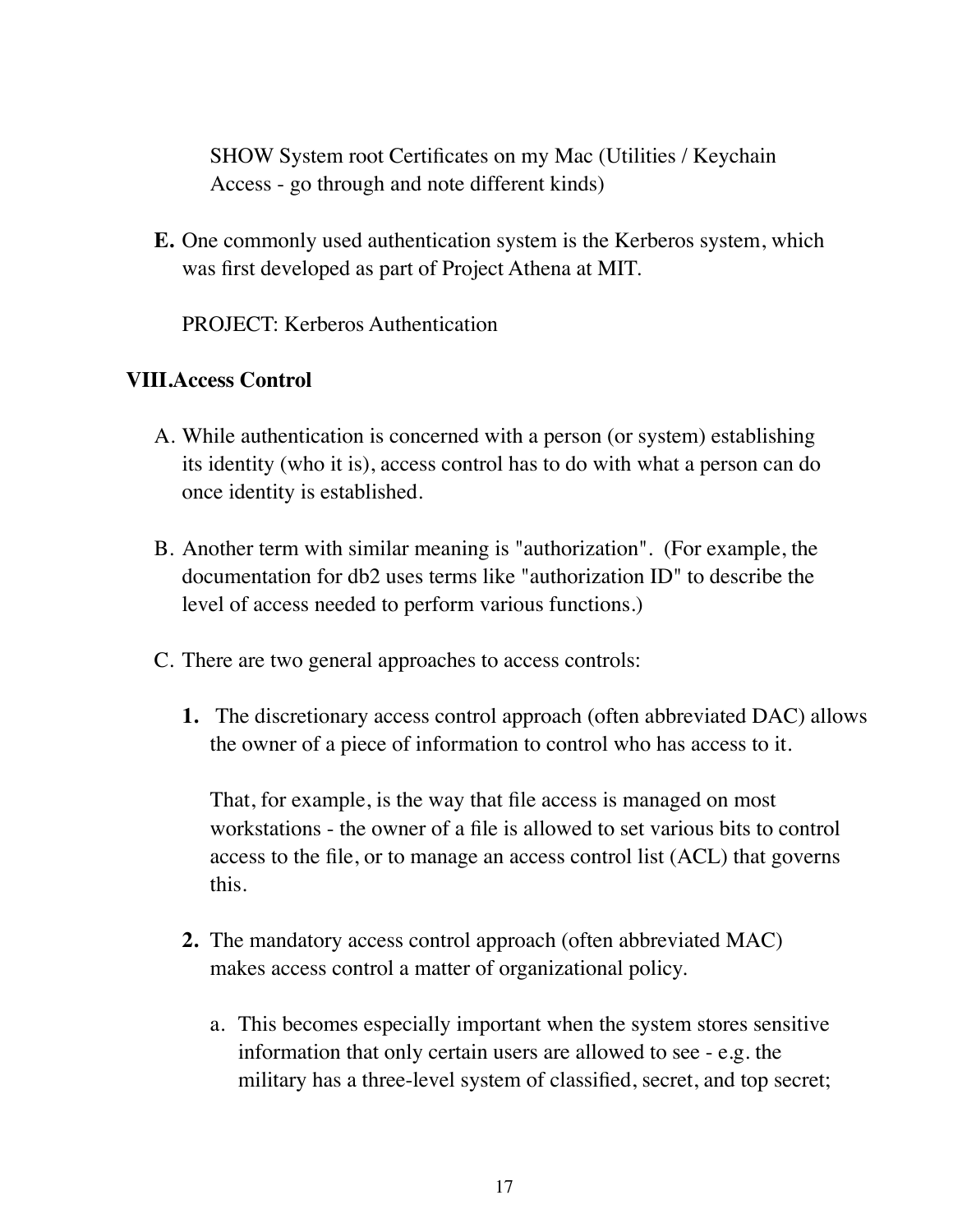many companies use classifications like "for internal access only" or "proprietary".

- b. Under MAC, who may access various kinds of information is controlled by organizational policy, rather than by the creator/owner of the information.
	- i) Users are classified by the access permitted e.g. a military user may not be allowed to see any classified information, or may be allowed to see only classified information at the classified level, or may be allowed to access secret level (which also allows classified, of course.)
	- ii) Frequently information is also classified into compartments
		- a) So, for example, a document dealing with use of biological weapons by terrorists might be assigned to the "biological weapon" compartment and to the "terrorim" compartment. (A given piece of information can be assigned to multiple compartments.)
		- b) The access level assigned to a user would then also specify compartments - e.g. if a user is be allowed to see top secret (and hence secret) information in the "nuclear" and "terrorism" compartments could see this document - but a user allowed to access top secret documents in the "nuclear" and "weapons" compartments would not.
- c. One form of MAC policy that is often used is called the Bell-LaPadula model. This model is specifically concerned with preserving information confidentiality rather than integrity.
	- i. Subjects and objects both have confidentiality levels assigned.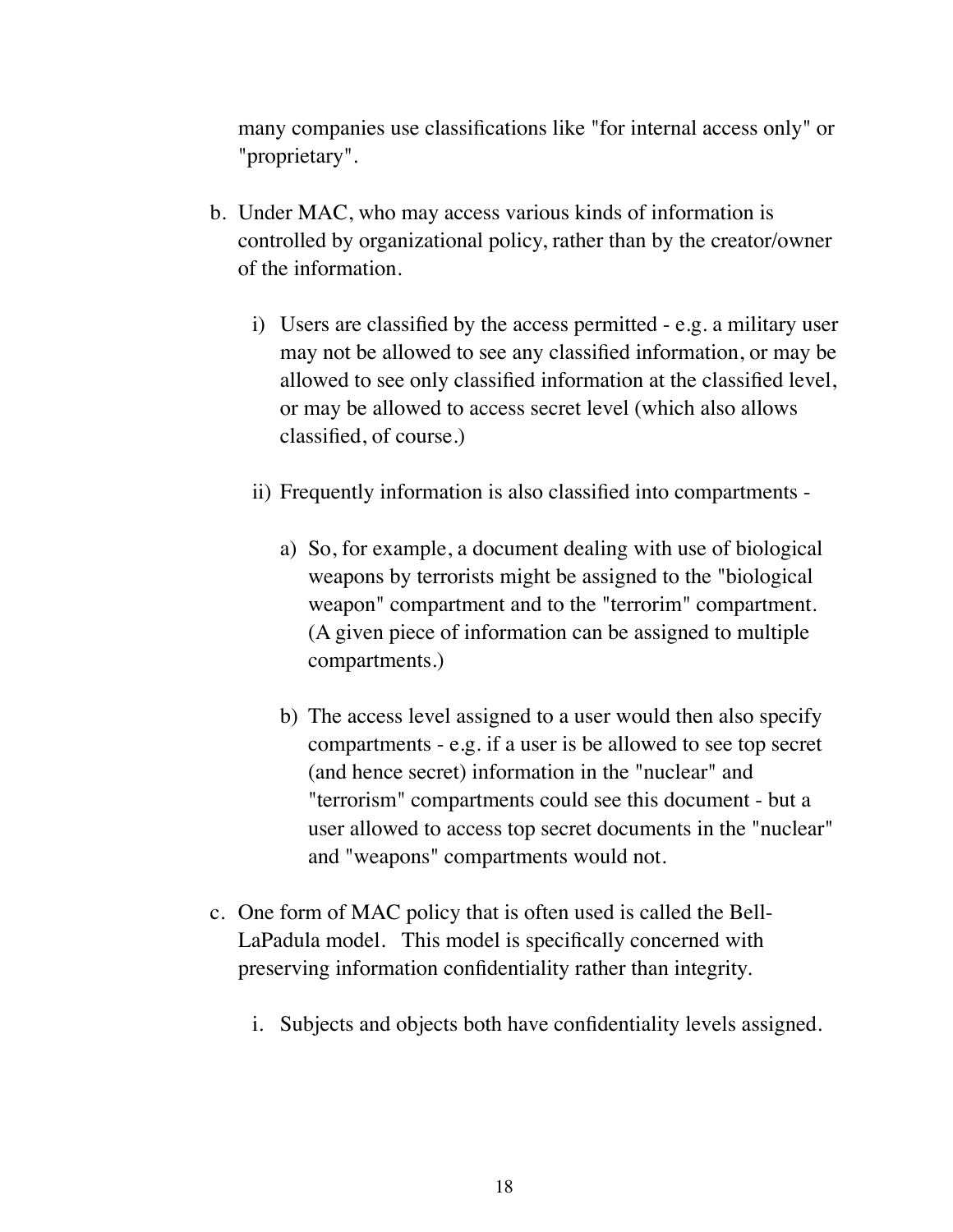- ii. A subject is allowed to see objects at its own level and below (e.g. secret can see secret, confidential, and public). This is called "read-down".
- iii. However, a subject can only write objects at its own level or higher - hence a "secret" subject can write to secret and top secret objects - but not to public or confidential ones.

Why this seemingly strange requirement?

ASK

- i. To prevent intentional or accidental leaks of information to a lower classification level.
- ii. Recall that this model is concerned with confidentiality but not integrity - e.g. a subject at the "secret" level could alter or delete a top-secret object (assuming he/she knew the name)

## **IX.Issues Specific to Operating Systems**

- A. As you know, operating system security is typically based on user identity established via a password. Only a user that can properly authenticate as a known user is allowed to access the system in the first place, and what that user can do is determined by the identity.
- B. Attempts to bypass operating systems, or to hijack the system, are often made at one of four points.
	- 1. The password system we have discussed this already
	- 2. Attempting to get a legitimate user to run a malicious program. (Trojan horses).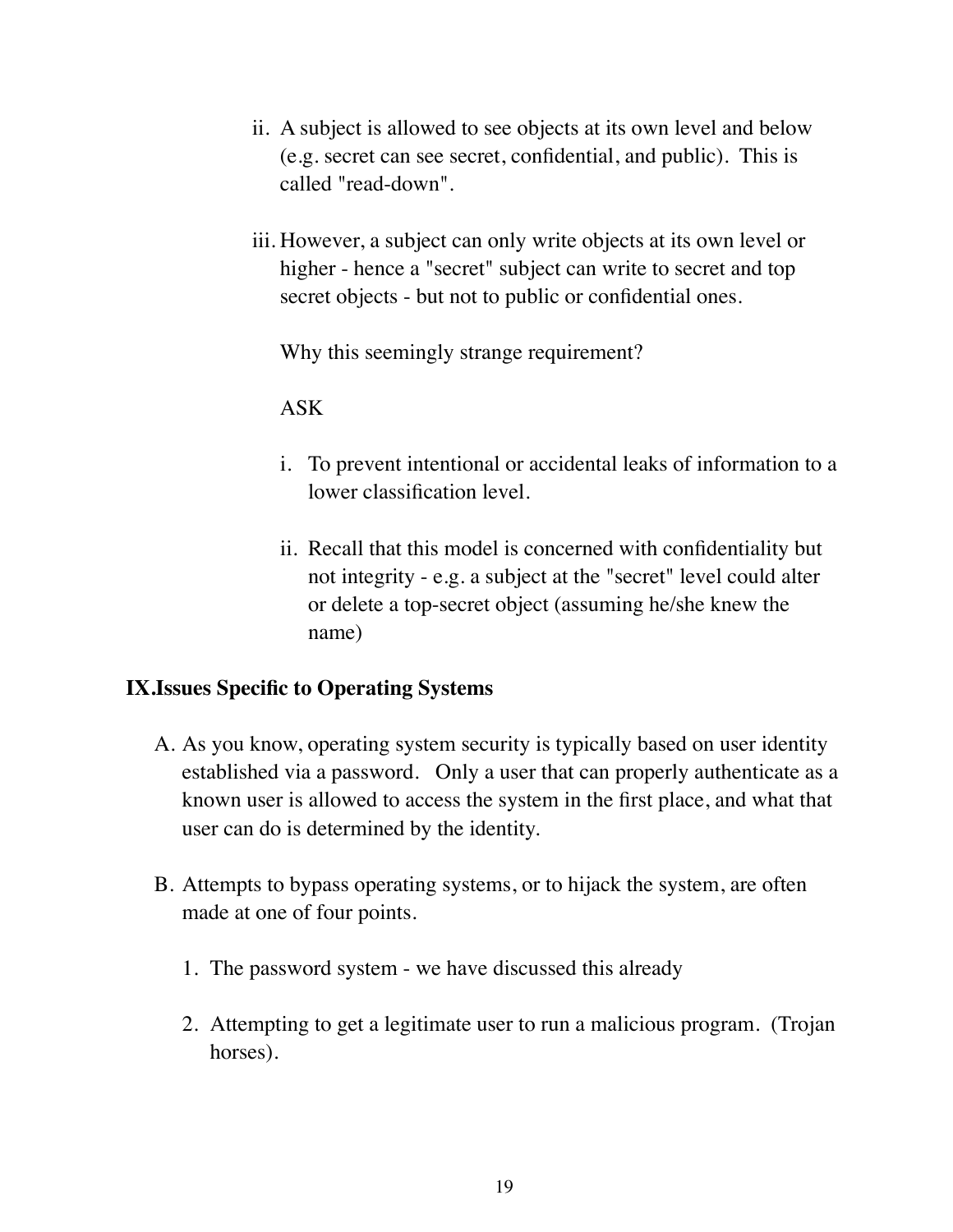- a. In earlier days, viruses were often spread by an infected program that was shared with other users - e.g. a game.
- b. Today, Trojan horses may be embedded in programs downloaded from the web, or as macros embedded in documents sent in email attachments.
- c. When a user runs a Trojan horse, the malicious code in the Trojan horse runs with the same access to the file system as the user running it.
	- i. Of course, this means that a Trojan horse run as the "root" user on a Unix-like system is a particular danger.
	- ii. For this reason, the preferred mode of operation on most such systems is for administrators to run as ordinary users, using sudo only when necessary. (This is what requests to Authenticate on systems like Ubuntu mean - the utility needs to use sudo and requires a password to do so.)
- 3. Backdoors left in legitimate software.

A particularly insidious example of how this might be done is the approach discussed in Ken Thompson's article "Reflections on Trusting Trust"

#### DISCUSS

- 4. Exploiting insecure code we will discuss various kinds of code insecurities later when we discuss secure programming.
- C. Of course, the "holy grail" of crackers is to obtain root level access to a system.
	- 1. Once such access is obtained, a hacker may install a software package known as a rootkit, which modifies system-level behavior in such a way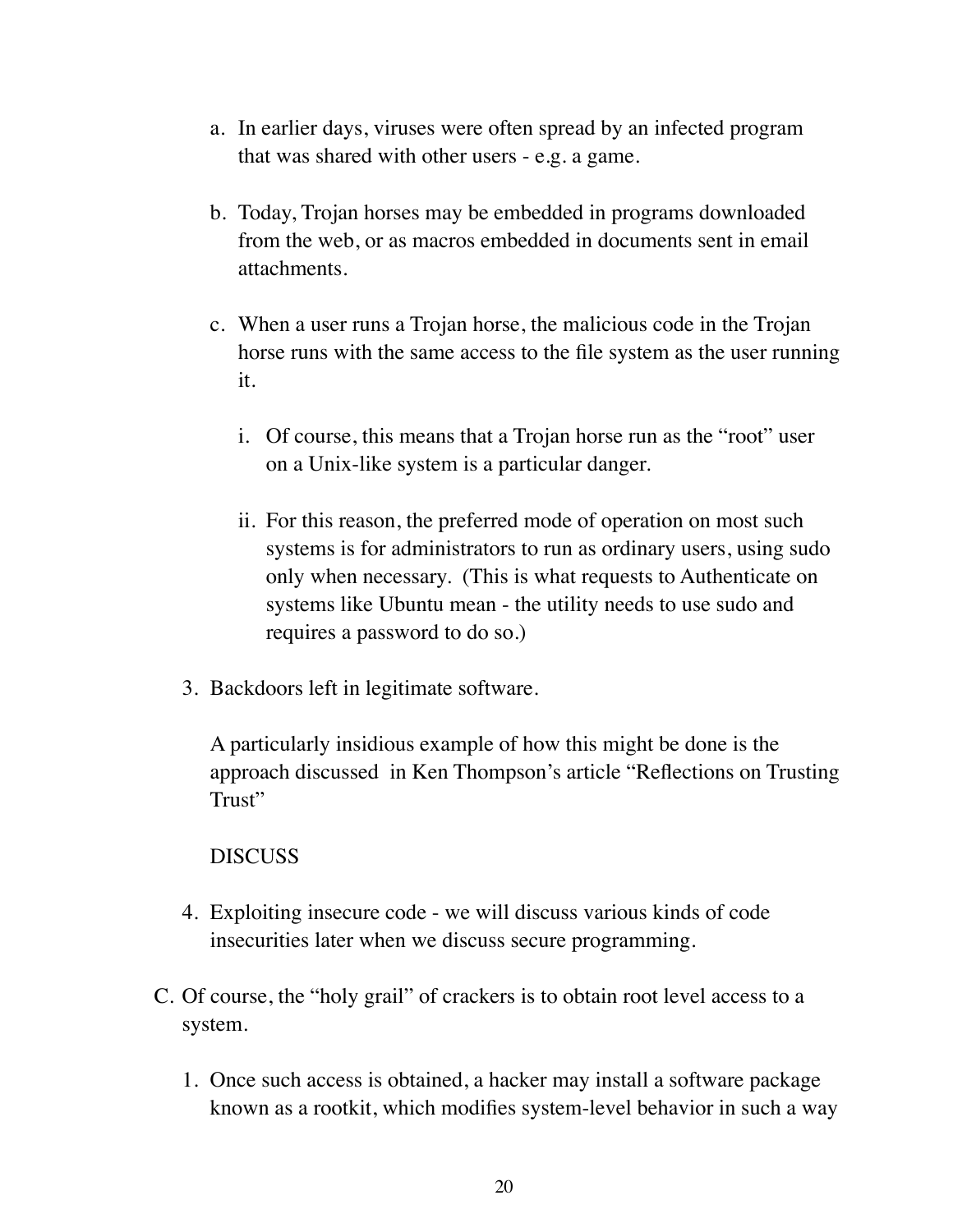as to disguise the intruder's presence on the system

Examples:

- a. The code for the system's "list processes" API may be modified so that the hacker's processes are not reported
- b. The system's directory listing API code may be modified so that the hacker's files are not reported
- 2. An example of how a rootkit might be installed

PROJECT Stallings Figure 7.9

3. Detection and removal of rootkits is complicated by the fact that the very tools that would be used (examination of running processes and directory listings) have been rendered unreliable by the rootkit.

One approach that is used is to access information directly - without going through system APIs and then compare this to the result obtained by going through the API's.

- D. Physical security is also important, lest an attacker be able to bypass operating system protections
	- 1. Example: an attacker who can boot his own operating system from a medium like a CD can generally access all the files on the computer's disk without regard to operating system-managed file protection.

For this reason, Linux systems often include a boot loader program will only allow the computer to boot from specified devices. The boot loader is itself password protected.

2. Example: an attacker who can take a disk out of the case can access any file on it without regard to operating system-managed file protection.

This is why if a stolen laptop contains confidential information that is not encrypted, that information can easily be accessed. (Fortunately,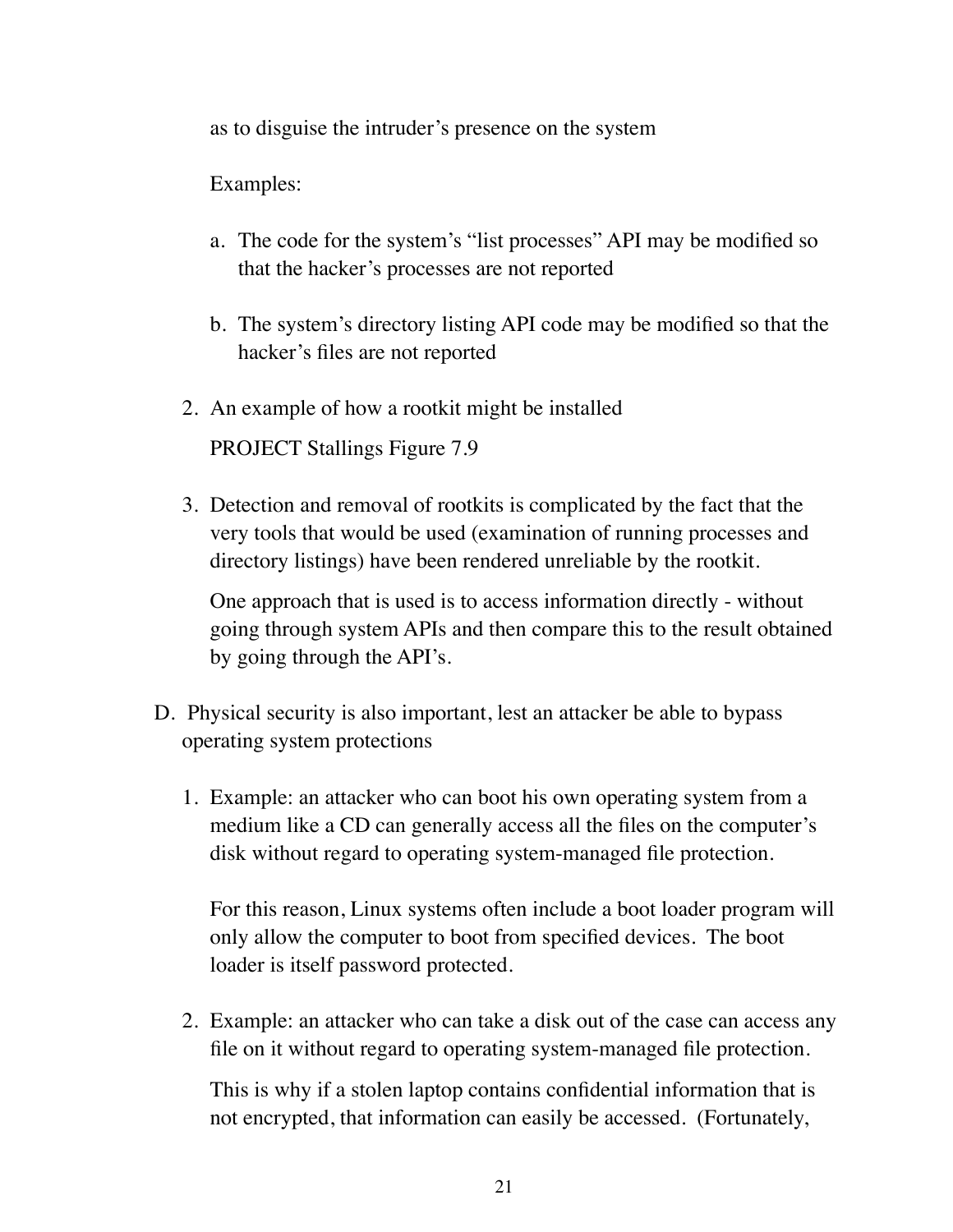though, those who steal laptops are often more interested in the value of the hardware itself, not the information on it!)

#### X. I**ssues specific to networks**

A. We consider in this section only issues peculiar to two parties communicating via a network. We assume basic operating system security on both ends.

#### B. Malware

1. Malware is short for "malicious software". There are many different kinds of malware.

PROJECT Stallings Table 7.1 - Go over types

- 2. There are many ways in which malware can be spread from one system to another.
	- a. Deliberate penetration using password cracking.
	- b. Deliberate penetration using buffer overflows.
	- c. Trojan horse programs available on the web.
	- d. Macro viruses in documents or spreadsheets sent by email. (This builds on the fact that some software - e.g. Microsoft Office - allows macros in documents that can access the user's files or perform other "risky" operations.)
	- e. Macro viruses in the body of an email. (This builds on a mail program that allows executable code in an email)
- 3. One sort of malware that calls for particular note is malware that compromises a system in such a way that an attacker can later use it for other purposes, such as sending spam email or denial of service attacks.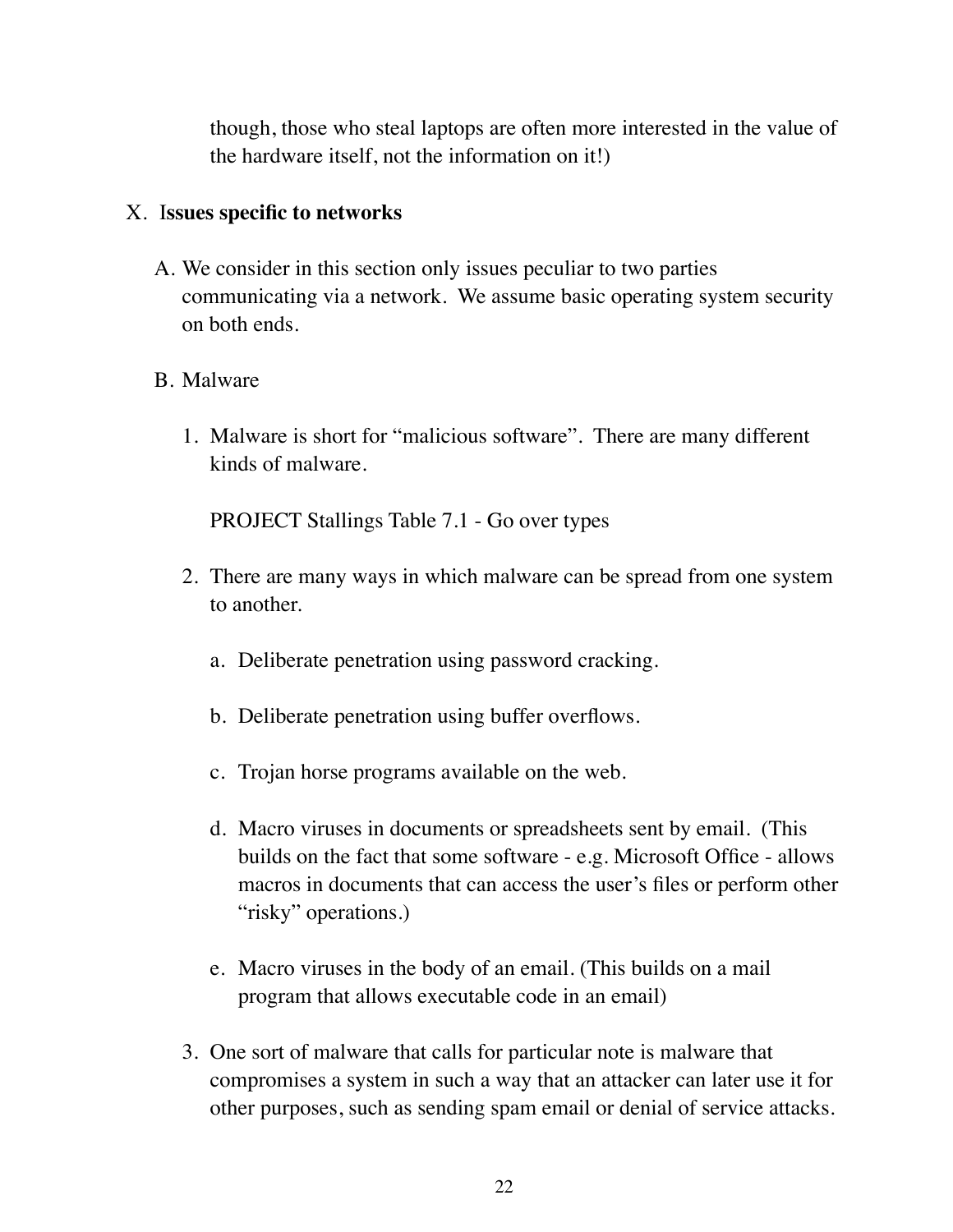Such a compromised system is called a "bot" (short for robot) and a network of such compromised systems is called a "botnet".

- C. Denial of Service Attacks
	- 1. A denial of service attack attacks the availability of a system, rendering it unable to perform its intended function. Such an attack may be motivated by
		- a. A desire to harm the "victim", either due to malice or a desire to show off the attackers prowess
		- b. A desire to gain a financial advantage of some sort perhaps by extorting "protection money" from the target.
	- 2. DOS attacks typically make use of the fact that it is possible to include a phony source address is an IP packet. IP contains no provision for verifying that a packet actually came from the system it claims to have come from.
	- 3. One sort of DOS attack, known as flooding, involves sending so much traffic to a server that either its network connection or its ability to service requests is overloaded. The former may result in many legitimate access attempts being lost, as legitimate packets are dropped. The latter may result in response being unacceptably slow, to the point of even timing out.
		- a. A flooding attack may be originated from a system that has a higher network bandwidth than the site being attacked. Of course, the source address in the packets is usually spoofed to prevent the source of the attack from being discovered.
		- b. A flooding attack may be originated by sending packets to other servers on the network, but with the source address spoofed as being the target system. This causes these servers to respond to the target system, flooding it with traffic.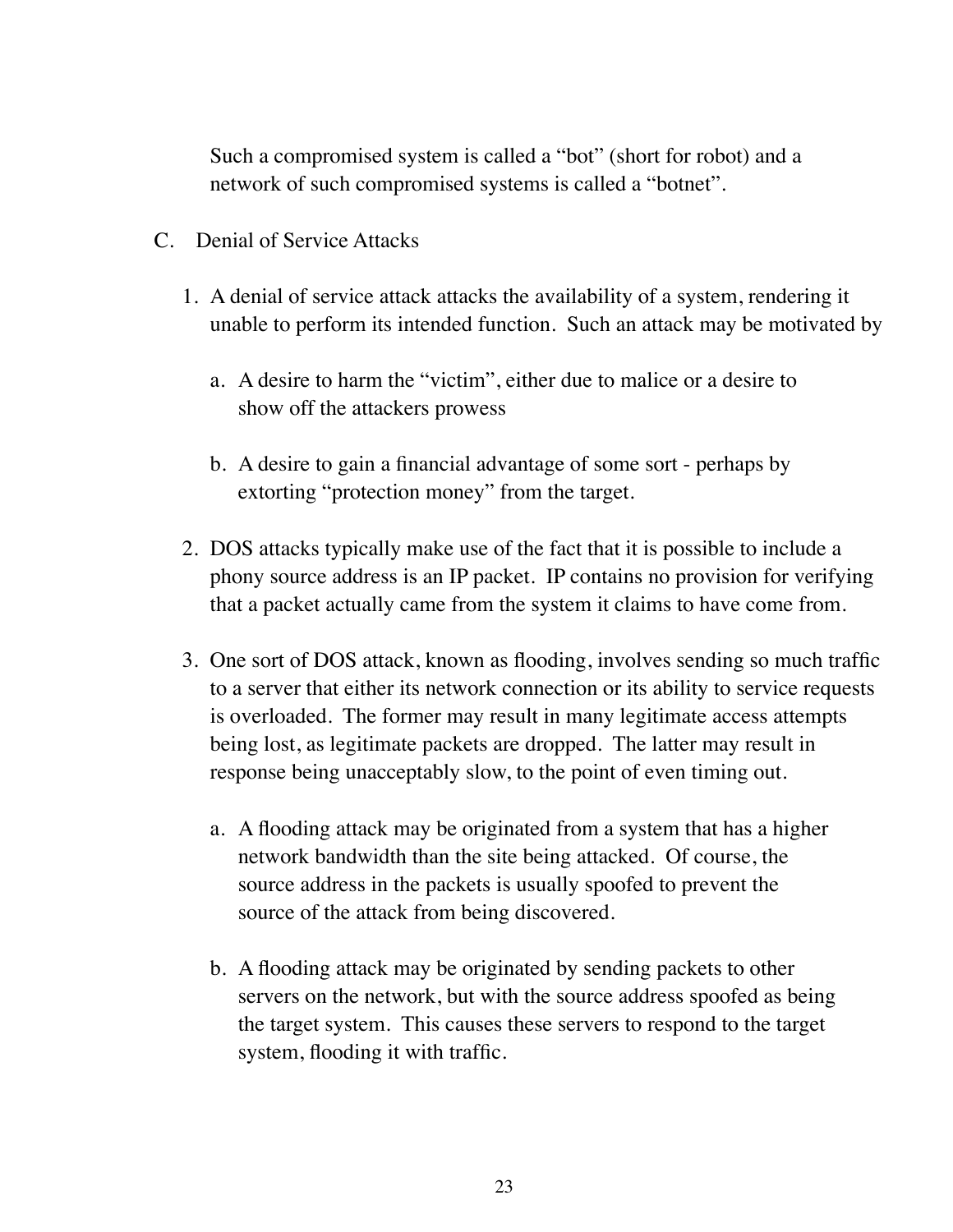- c. A distributed denial of service attack involves using a botnet to flood a target system with traffic. Though each individual bot may have low network bandwidth, the cumulative impact of a botnet may bring down even a high bandwidth server.
- 4. Another sort of DOS attack involves establishing numerous TCP connections to a server, thus overloading its internal connection table.
- D. Preventative measures
	- 1. Encryption of confidential information.

It is always best to assume that anything that is transmitted over the Internet unencrypted can be read! While this may not be a concern with ordinary email or web browsing traffic, it is a significant concern with sensitive information or passwords.

- 2. Firewalls
	- a. A firewall may be a separate, hardened computer system placed between a local area network and an unsafe network such as the Internet.



- b. Or, a firewall may be a component of the network stack on an individual computer.
- c. In either case, a firewall serves as a filter, either passing through or blocking packets according to rules that are specified as part of its configuration.

SHOW: ssh to joshua as root, and do iptables -L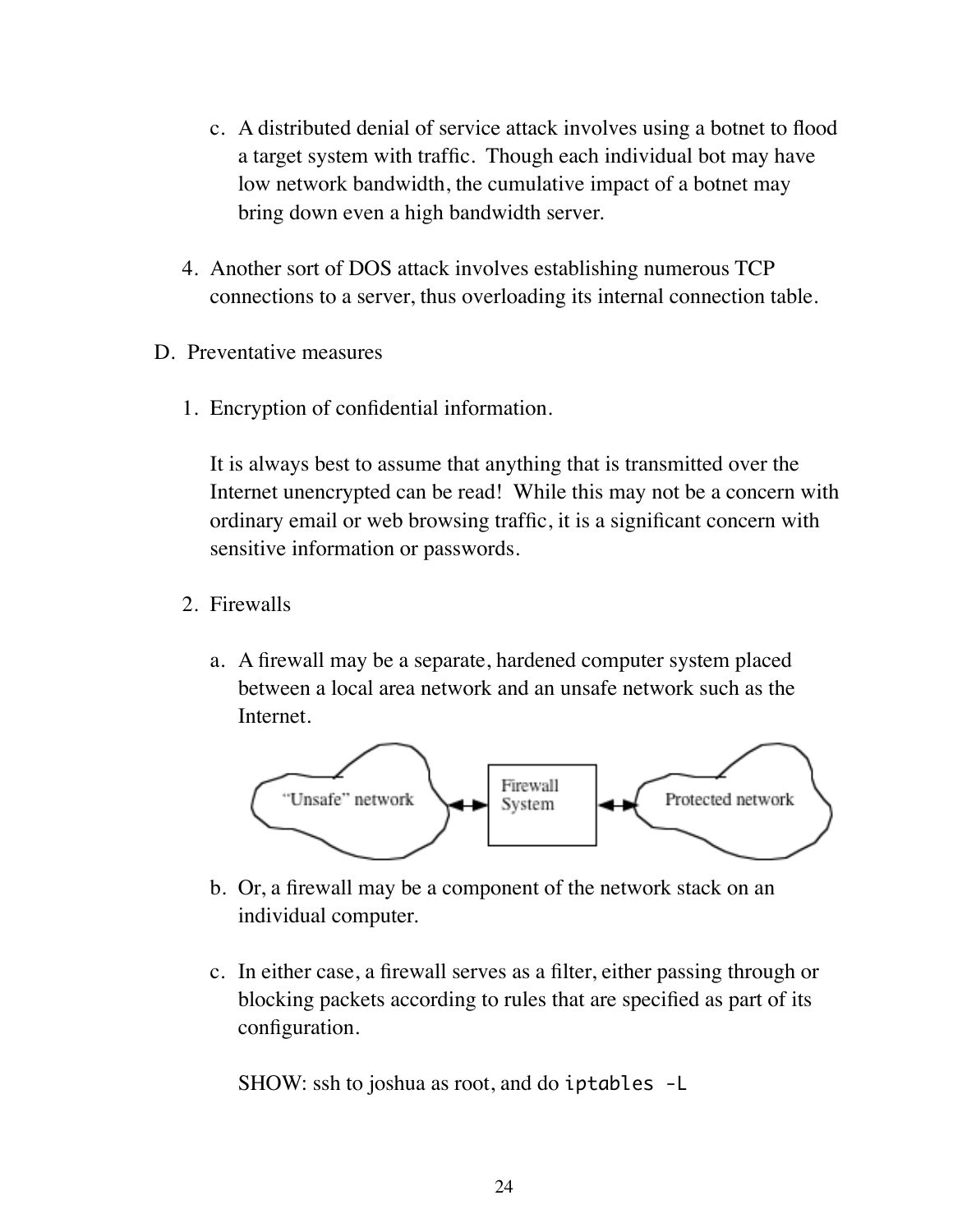d. In a world in which there were no security loopholes in applications, a firewall would be unnecessary. But given the reality of applications having vulnerabilities, a firewall can serve to prevent undesired access.

Example: suppose a database houses sensitive data, and it is desired to allow the database server to be accessed on a LAN, but disallow accesses from outside, lest an attacker find a vulnerability that allows to the database. This can be done by configuring the firewall to block connections to the database from the external network

- 3. IPSec
	- a. IPSec (IP Security) is a collection of extensions to the IP protocol, which are optional in IPv4 but will be built into IPv6. In effect, IPSec adds a new layer to the network stack, either between the Transport layer and the Network layer, or just below the Network Layer.
	- b. IPSec operates in two different modes. These two modes can be illustrated as follows:

#### PROJECT: Two IPSec modes

- i. In transport mode, it provides protection (via encryption) for the payload of packets, but not for the IP headers - so an observer can know where a packet is coming from and where it is going - but can learn nothing about its actual content. This can be used for host-to-host security - presuming, of course, that the IP protocol stack on both hosts supports it.
- ii. In tunnel mode, IPSec encrypts an entire IP packet and places it in a new packet which is sent to a router that supports IPSec.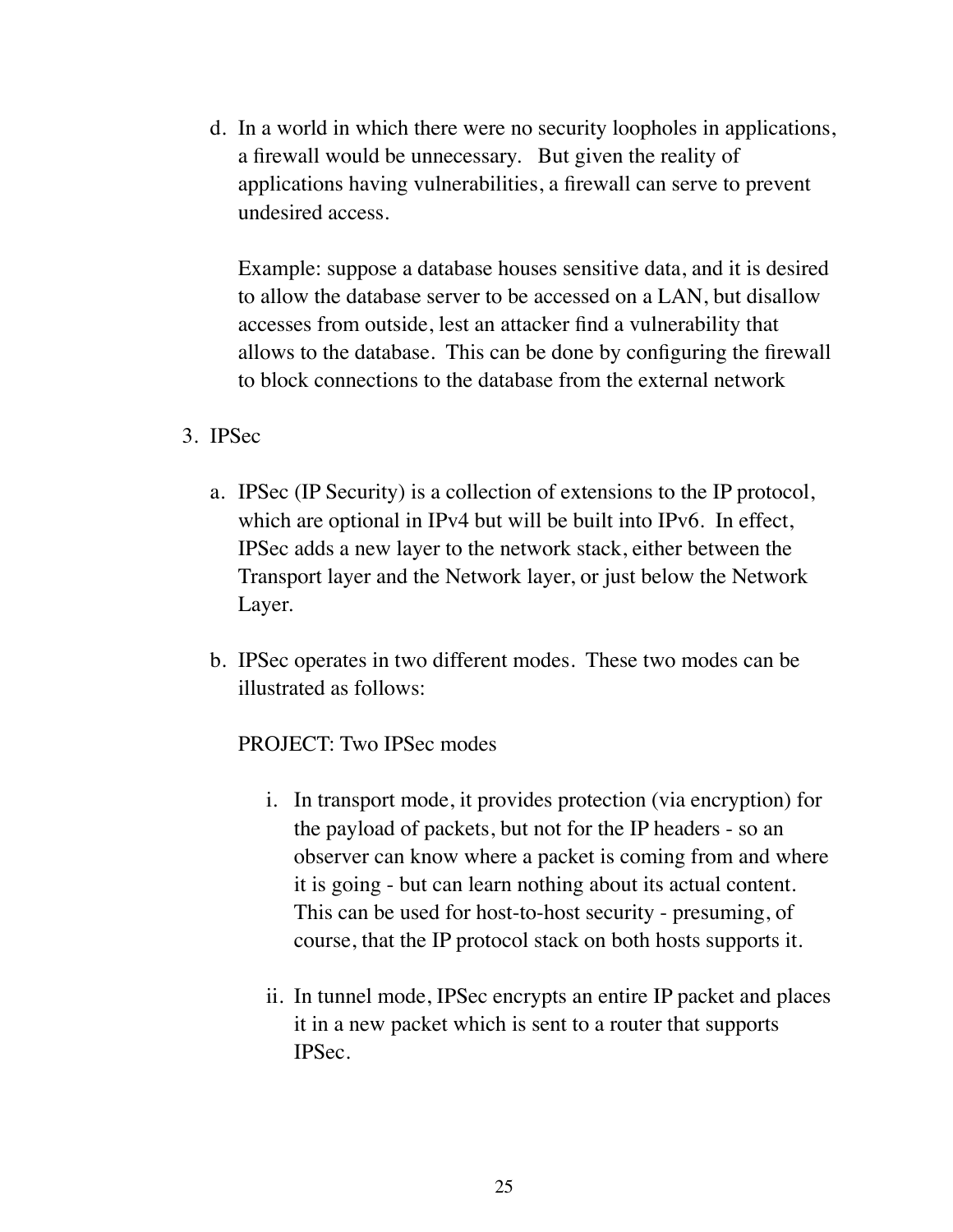- (a) The destination router decrypts the encapsulated packet and sends it on - typically onto a LAN.
- (b)The new packet records as its sender the system that created the new packet and the router that will unpack it as its destination; the original origin and destination of the encapsulated packet are encrypted and therefore not visible while the packet is traveling between the two routers.
- 4. Virtual Private Networks
	- a. A firewall can create tensions between protection and legitimate use.

Example: Suppose, to protect a database, the firewall is configured to disallow external access. This would seem to also preclude accesses by legitimate users from home or while traveling.

b. One way to address these tensions is through the use of Virtual Private Network (VPN), which makes use of IPSec A VPN setup looks like this:



1. A legitimate external user first establishes a connection to the VPN, using his/her authentication credentials.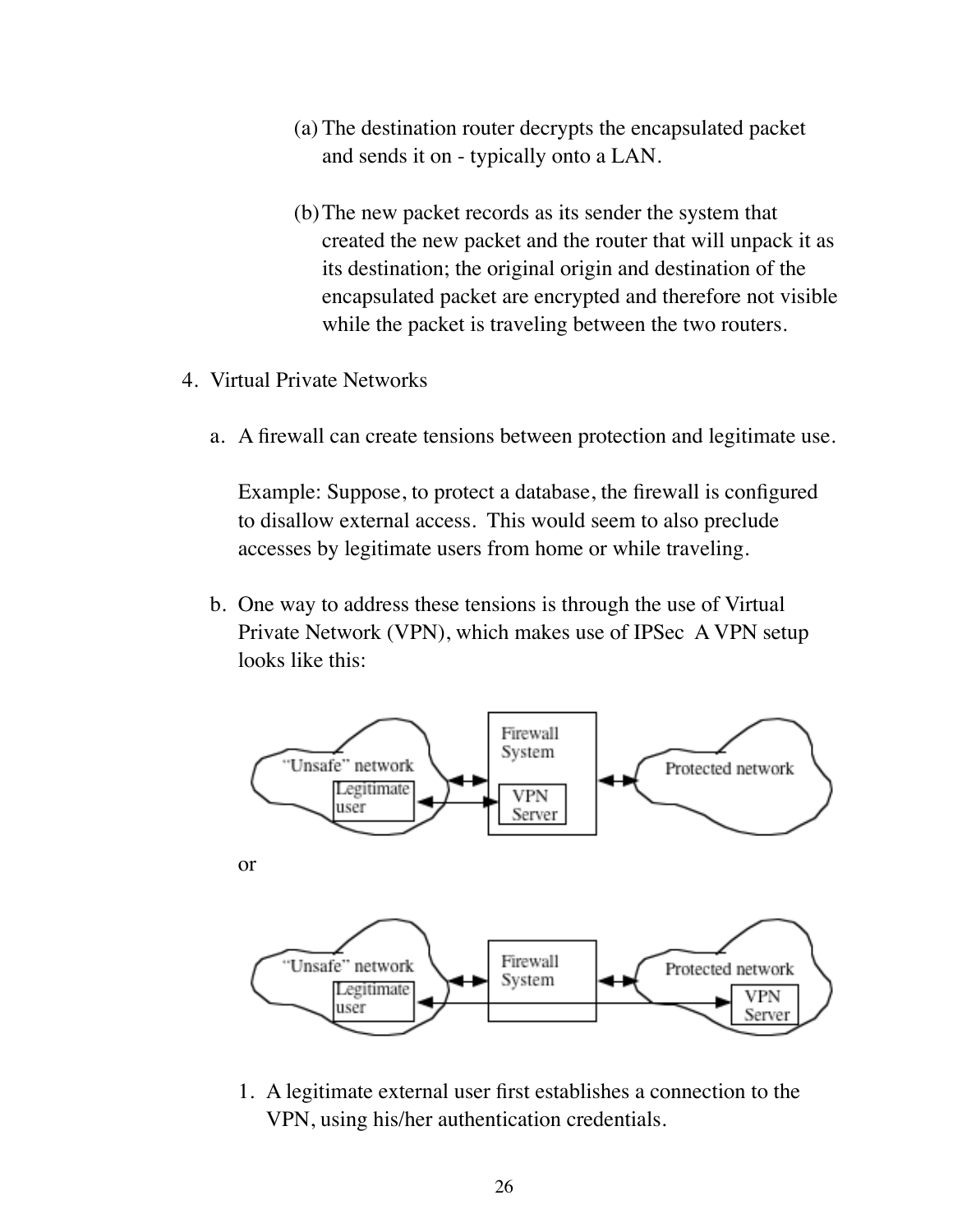- 2. Then the legitimate user can use the VPN server as an intermediary to access resources on the protected network as an "insider".
	- a. The legitimate user sends packet directed at a server on the inside to the VPN server. The actual IP-level packet (which includes its destination IP and port inside the protected network) are both encrypted and authenticated..
	- b. The VPN server decrypts the authenticated packet from the legitimate user, and then places it on the internal network, on the other side of the firewall.
	- c. The same approach is used for outbound packets going from systems "inside" the firewall to the user outside, to protect the security of information traveling over the Internet and to assure the user that the packets really come from the "inside" system.

Example: I prepared most of this lecture at home. Gordon's firewall does not allow direct access to NAS1. However, I was able to access it using Gordon's VPN - which required me to authenticate with my Gordon password before allowing me to access the file server.

- 5. Sandboxes
	- a. Running a program in a sandbox means running it in an environment where its capabilities are restricted to "safe" operations.

For example, Java applets run in a web browser are run in a sandbox where the following operations - among others - are prohibited

(1)Any access to the file systems on the computer on which the applet is running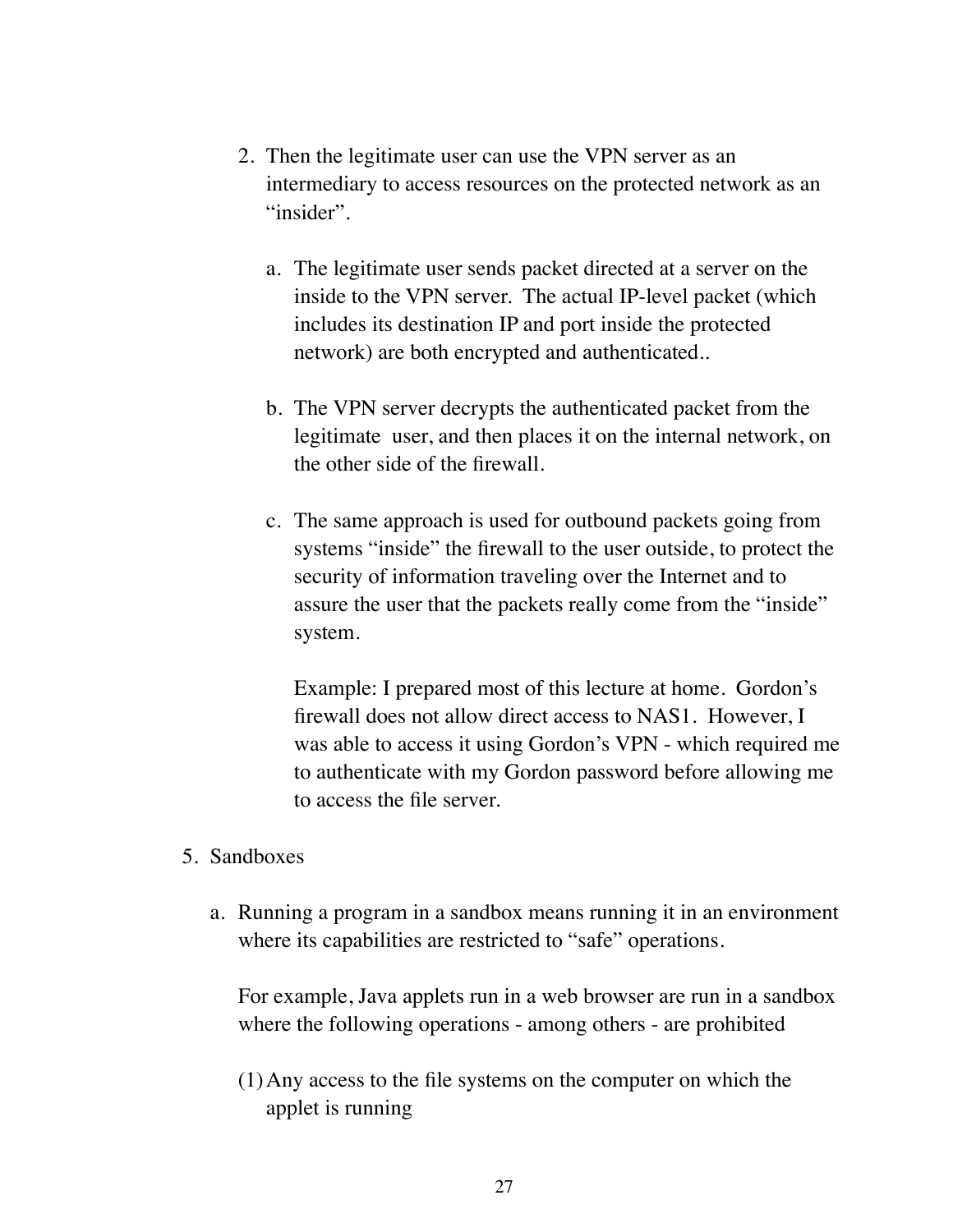- (2)Any network connection to any system other than the one from which it was downloaded [which might lead to getting around a firewall ]
- b. Of course, there will be times when the legitimate functionality of an applet requires access outside the sandbox.

Example: Gordon's VPN is implemented by a Java applet that must, of course, be able to access the file system on the computer it is running on to support file transfers between a host outside Gordon's firewall and a file server inside it.

- c. Java also supports the notion of a "signed applet" an applet which is cryptographically signed by a trusted entity. Such an applet can be allowed access privileges outside the sandbox.
- 6. A network may also incorporate an Intrusion Detection System which monitors activity, looking for suspicious activity - which may prevent penetration if an attack can be detected before it has succeeded, or at least can facilitate recovery following a successful attack (before the intruder can completely cover his tracks.)

## VII.**Issues specific to database systems**

- A. Database system security is built on top of operating system security. The file(s) in which the database is stored have protections set so that only the dbms can access them. (This is typically done by having the dbms run under a special user id used only for it, and having the database owned by this user)
- B. The dbms, in turn, generally has its own user authentication mechanisms, so that logging on to the dbms is a separate and distinct step from logging on to the computer on which it is running.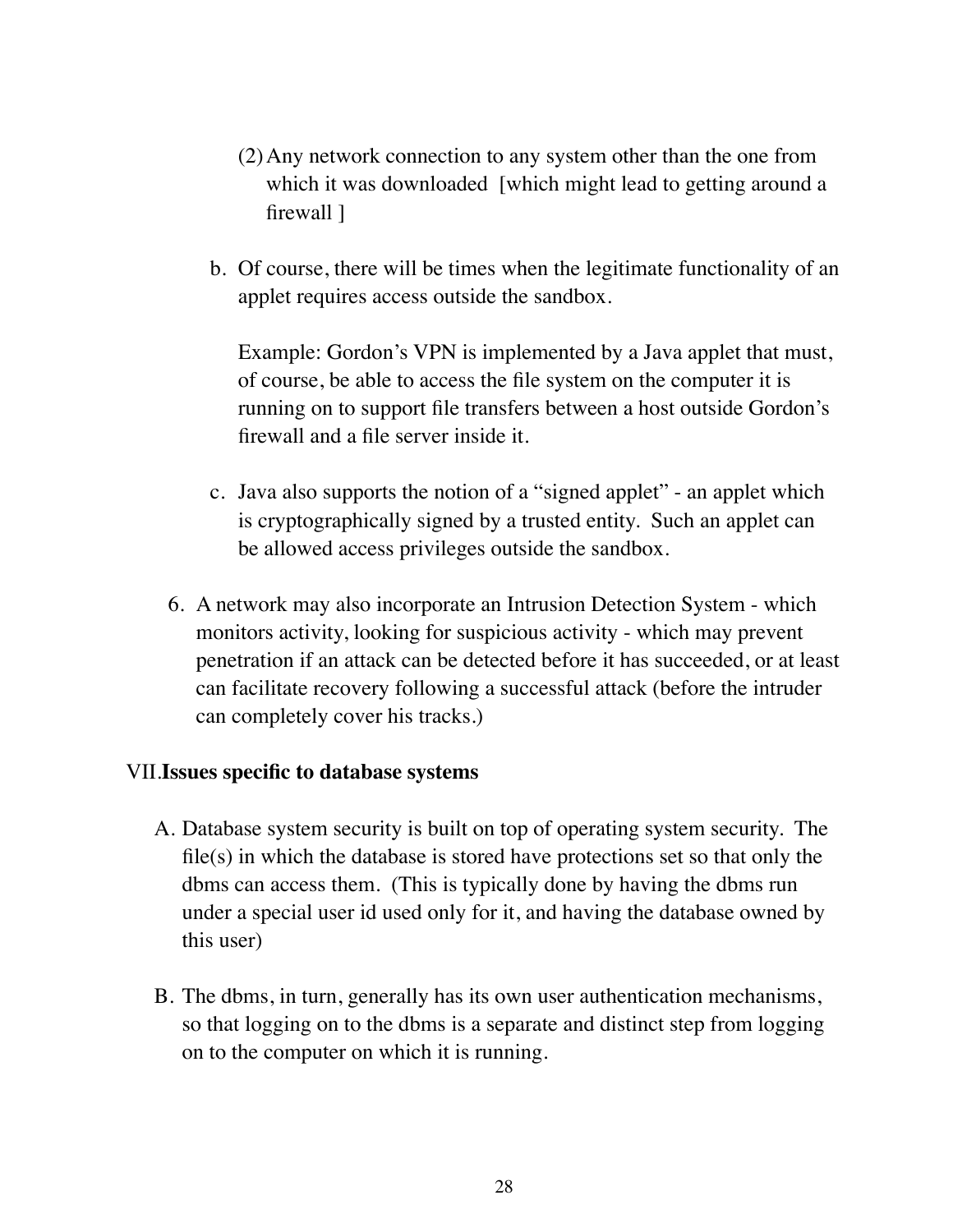1. In fact, most dbms's allow a user to log on to the database remotely without having the actually log onto the computer running it.

DEMO: Log onto mysql on dbms from my computer

mysql -h dbms.cs.gordon.edu -u cps221 -p

2. Some dbms's may allow a user who is logged in to the computer to access the database under the same username.

ssh to dbms db2 connect to cps221

- 3. The DBMS, in turn, controls access to individual tables or columns within tables on the basis of the identity established by a user. The precise details of the privilege structure varies a bit from dbms to dbms (though the SQL syntax is the same).
- 4. For example, mysql allows a database administrator to grant privileges to users on all databases, specific databases, specific tables within a database, or even specific columns within a table.
- 5. There are a wide variety of different privileges that can be granted most of which are meaningful only at one of the levels just noted (e.g. the privilege to create a table is applicable only at the database level.)

PROJECT: List of privileges from mysql manual pp. 914-915

- a. Note the ALL option
- b. Note that the privilege names are standard in SQL, though not all dbms's implement them (e.g. REFERENCES in mysql).
- 6. The SQL GRANT statement can be used to grant privileges to a specific user, or to all users (GRANT ... TO PUBLIC)